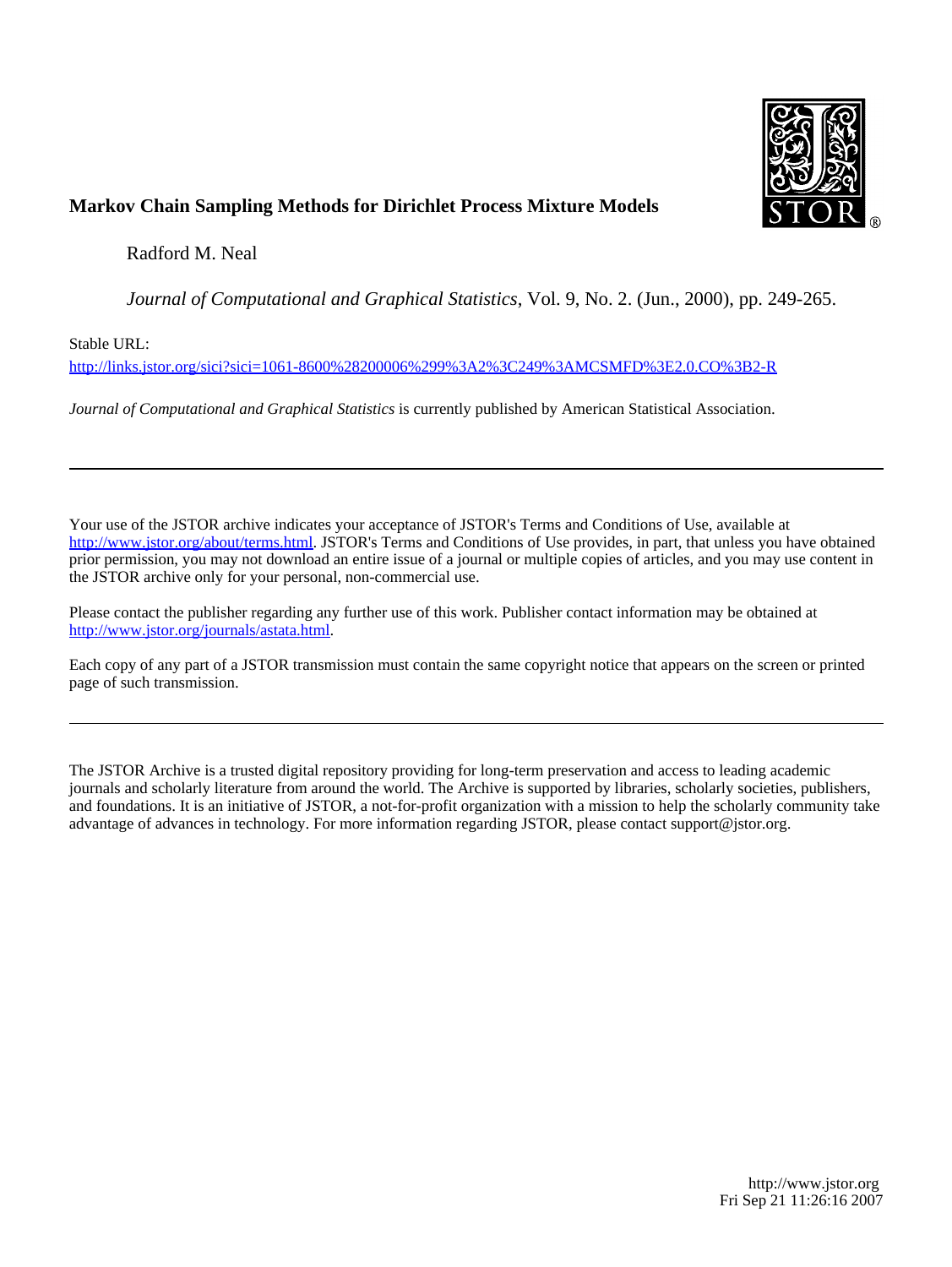## **Markov Chain Sampling Methods for Dirichlet Process Mixture Models**

Radford M. NEAL

This article reviews Markov chain methods for sampling from the posterior distribution of a Dirichlet process mixture model and presents two new classes of methods. One new approach is to make Metropolis-Hastings updates of the indicators specifying which mixture component is associated with each observation, perhaps supplemented with a partial form of Gibbs sampling. The other new approach extends Gibbs sampling for these indicators by using a set of auxiliary parameters. These methods are simple to implement and are more efficient than previous ways of handling general Dirichlet process mixture models with non-conjugate priors.

**Key Words:** Auxiliary variable methods; Density estimation; Latent class models; Monte Carlo; Metropolis-Hasting algorithm.

#### **1. INTRODUCTION**

Modeling a distribution as a mixture of simpler distributions is useful both as a nonparametric density estimation method and as a way of identifying latent classes that can explain the dependencies observed between variables. Mixtures with a countably infinite number of components can reasonably be handled in a Bayesian framework by employing a prior distribution for mixing proportions, such as a Dirichlet process, that leads to a few of these components dominating. Use of countably infinite mixtures bypasses the need to determine the "correct" number of components in a finite mixture model, a task which is fraught with technical difficulties. In many contexts, a countably infinite mixture is also a more realistic model than a mixture with a small number of components.

Use of Dirichlet process mixture models has become computationally feasible with the development of Markov chain methods for sampling from the posterior distribution of the parameters of the component distributions andlor of the associations of mixture components with observations. Methods based on Gibbs sampling can easily be implemented for models based on conjugate prior distributions, but when non-conjugate priors are used, as is appropriate in many contexts, straightforward Gibbs sampling requires that an often difficult numerical integration be performed. West, Miiller, and Escobar

Radford M. Neal is Associate Professor, Department of Statistics and Department of Computer Science, University of Toronto, Toronto, Ontario, Canada (E-mail: radford@stat.utoronto.ca; Web: http://www.cs.utoronto.ca/~radford/).

*<sup>02000</sup> American Statistical Association, Institute of Mathematical Statistics, and Interjace Foundation of North America* 

*Journal of Computational and Graphical Statistics, Volume 9, Number 2, Pages 249-265*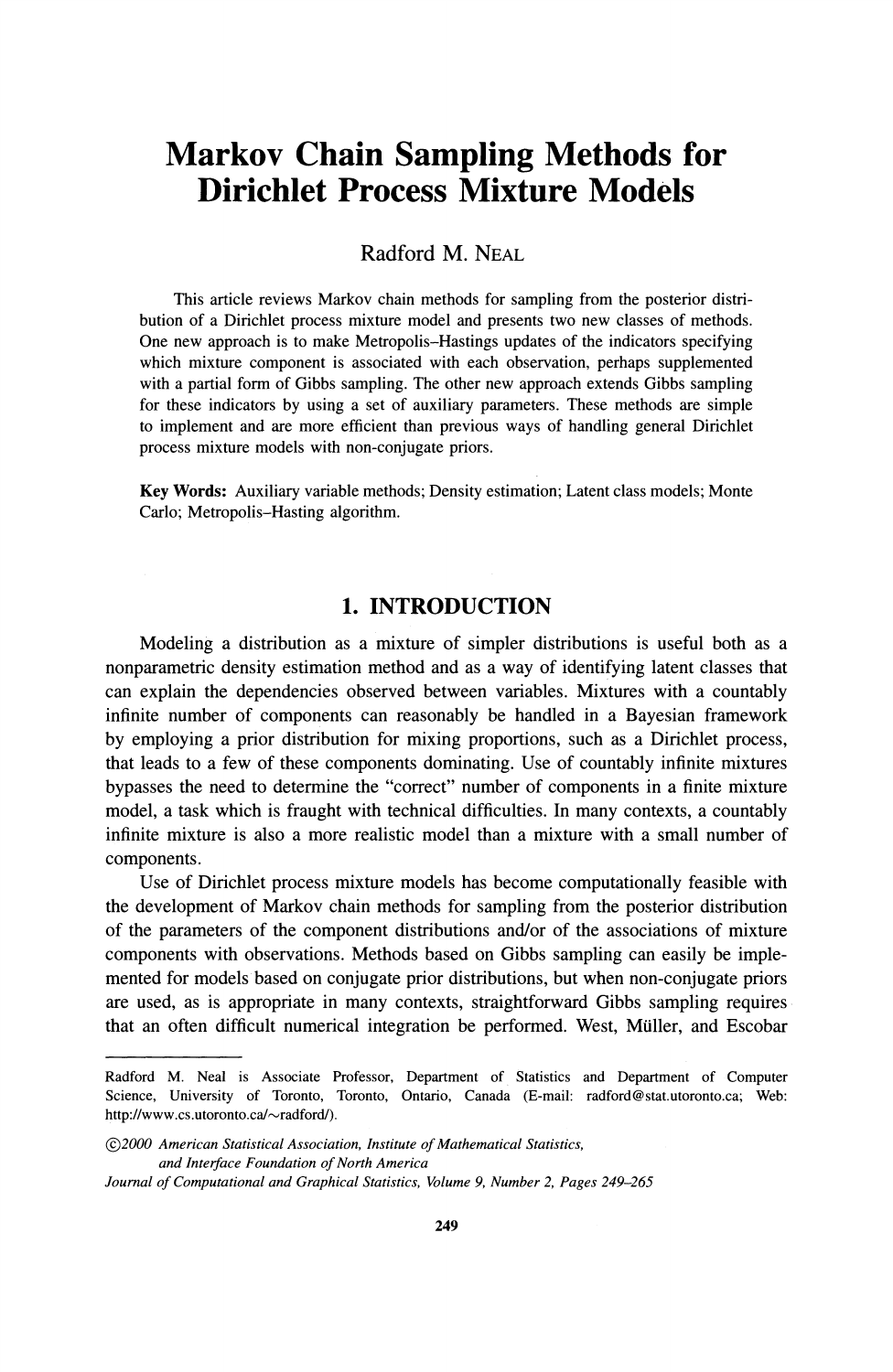(1994) used a Monte Carlo approximation to this integral, but the error from using such an approximation is likely to be large in many contexts.

MacEachern and Muller (1998) devised an exact approach for handling non-conjugate priors that uses a mapping from a set of auxiliary parameters to the set of parameters currently in use. Their "no gaps" and "complete" algorithms based on this approach are widely applicable, but somewhat inefficient. Walker and Damien (1998) applied a rather different auxiliary variable method to some Dirichlet process mixture models, but their method appears to be unsuitable for general use, as it again requires the computation of a difficult integral.

In this article, I review this past work and present two new approaches to Markov chain sampling. A very simple method for handling non-conjugate priors is to use Metropolis-Hastings updates with the conditional prior as the proposal distribution. A variation of this method may sometimes sample more efficiently, particularly when combined with a partial form of Gibbs sampling. Another class of methods uses Gibbs sampling in a space with auxiliary parameters. The simplest method of this type is very similar to the "no gaps" algorithm of MacEachern and Miiller, but is more efficient. This approach also yields an algorithm that resembles use of a Monte Carlo approximation to the necessary integrals, but which does not suffer from any approximation error.

I conclude with a demonstration of the methods on a simple problem, which confirms that the new algorithms improve on the previous "no gaps" algorithm. Which of the several new algorithms introduced is best likely depends on the model and dataset to which they are applied. Further experience with these algorithms in a variety of contexts will be required to assess their relative merits.

#### **2. DIRICHLET PROCESS MIXTURE MODELS**

Dirichlet process mixture models go back to Antoniak (1974) and Ferguson (1983). [Note: Dirichlet process mixture models are sometimes also called "mixture of Dirichlet process models," apparently because of Antoniak's (1974) characterization of their posterior distributions. Since models are not usually named for the properties of their posterior distributions, this terminology is avoided here.] These models have recently been developed as practical methods by Escobar and West (1995), MacEachern and Muller (1998), and others.

The basic model applies to data  $y_1, \ldots, y_n$  which we regard as part of an indefinite exchangeable sequence, or equivalently, as being independently drawn from some unknown distribution. The  $y_i$  may be multivariate, with components that may be real-valued or categorical. We model the distribution from which the  $y_i$  are drawn as a mixture of distributions of the form  $F(\theta)$ , with the mixing distribution over  $\theta$  being G. We let the prior for this mixing distribution be a Dirichlet process (Ferguson 1973), with concentration parameter  $\alpha$  and base distribution  $G_0$  (i.e., with base measure  $\alpha G_0$ ). This gives the following model:

$$
y_i \mid \theta_i \sim F(\theta_i) \n\theta_i \mid G \sim G \nG \sim DP(G_0, \alpha).
$$
\n(2.1)

Here, " $X \sim S$ " means "X has the distribution S", so the right side is a specification of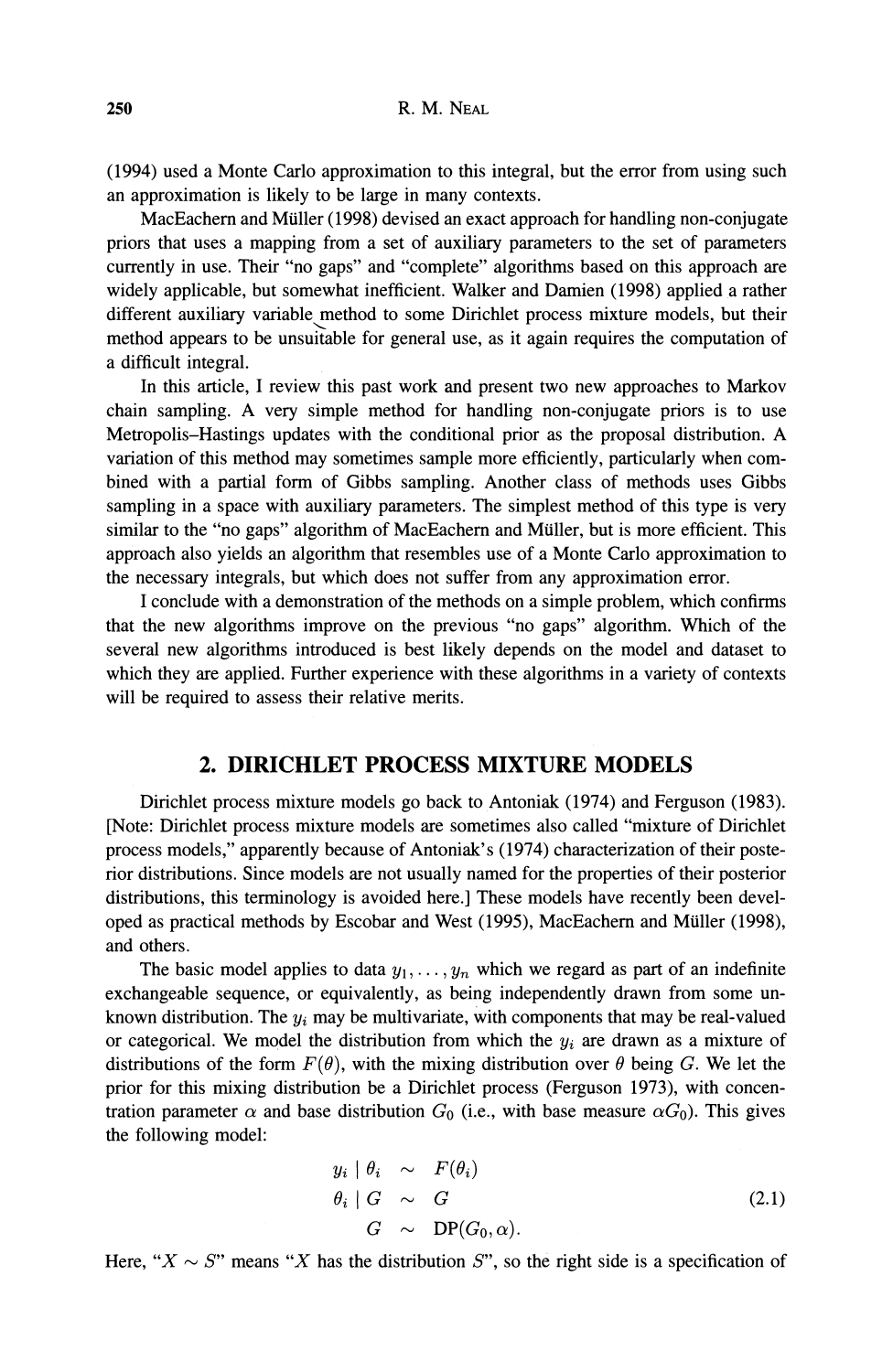a distribution (e.g.,  $N(\mu, \sigma^2)$ ), not of a density function. DP is the Dirichlet process, a distribution over distributions. Here and later, the obvious independence properties (e.g., given the  $\theta_i$ , the  $y_i$  are independent of each other and of G) are silently assumed.

Often, the distributions  $F$  and  $G_0$  will depend on additional hyperparameters not mentioned above, which, along with  $\alpha$ , may be given priors at a higher level, as illustrated, for example, by Escobar and West (1998). The computational methods discussed in this article extend easily to these more complex models, as briefly discussed in Section 7.

Since realizations of the Dirichlet process are discrete with probability one, these models can be viewed as countably infinite mixtures, as pointed out by Ferguson (1983). This is also apparent when we integrate over  $G$  in model (2.1), to obtain a representation of the prior distribution of the  $\theta_i$  in terms of successive conditional distributions of the following form (Blackwell and MacQueen 1973):

$$
\theta_i \mid \theta_1, \ldots, \theta_{i-1} \sim \frac{1}{i-1+\alpha} \sum_{j=1}^{i-1} \delta(\theta_j) + \frac{\alpha}{i-1+\alpha} G_0.
$$
 (2.2)

Here,  $\delta(\theta)$  is the distribution concentrated at the single point  $\theta$ . Notation of the form  $pR + (1-p)S$ , where R and S are distributions, represents the distribution that is the mixture of R and S, with proportions p and  $1-p$ , respectively.

Equivalent models can also be obtained by taking the limit as  $K$  goes to infinity of finite mixture models with  $K$  components having the following form:

$$
y_i \mid c_i, \phi \sim F(\phi_{c_i})
$$
  
\n
$$
c_i \mid \mathbf{p} \sim \text{Discrete}(p_1, \dots, p_K)
$$
  
\n
$$
\phi_c \sim G_0
$$
  
\n
$$
\mathbf{p} \sim \text{Dirichlet}(\alpha/K, \dots, \alpha/K).
$$
\n(2.3)

Here,  $c_i$  indicates which "latent class" is associated with observation  $y_i$ , with the numbering of the  $c_i$  being of no significance. For each class, c, the parameters  $\phi_c$  determine the distribution of observations from that class; the collection of all such  $\phi_c$  is denoted by  $\phi$ . The mixing proportions for the classes,  $p = (p_1, \ldots, p_K)$ , are given a symmetric Dirichlet prior, with concentration parameter written as  $\alpha/K$ , so that it approaches zero as  $K$  goes to infinity.

By integrating over the mixing proportions,  $p$ , we can write the prior for the  $c_i$  as the product of conditional probabilities of the following form:

$$
P(c_i = c \mid c_1, \dots, c_{i-1})
$$
  
=  $P(c_1, \dots, c_{i-1}, c_i = c) / P(c_1, \dots, c_{i-1})$  (2.4)

$$
= \frac{\int p_{c_1} \dots p_{c_{i-1}} p_c \Gamma(\alpha) \Gamma(\alpha/K)^{-K} p_1^{(\alpha/K)-1} \dots p_K^{(\alpha/K)-1} dp}{\int p_{c_1} \dots p_{c_{i-1}} \Gamma(\alpha) \Gamma(\alpha/K)^{-K} p_1^{(\alpha/K)-1} \dots p_K^{(\alpha/K)-1} dp}
$$
(2.5)

$$
= \frac{n_{i,c} + \alpha/K}{i - 1 + \alpha}, \tag{2.6}
$$

where  $n_{i,c}$  is the number of  $c_j$  for  $j < i$  that are equal to c.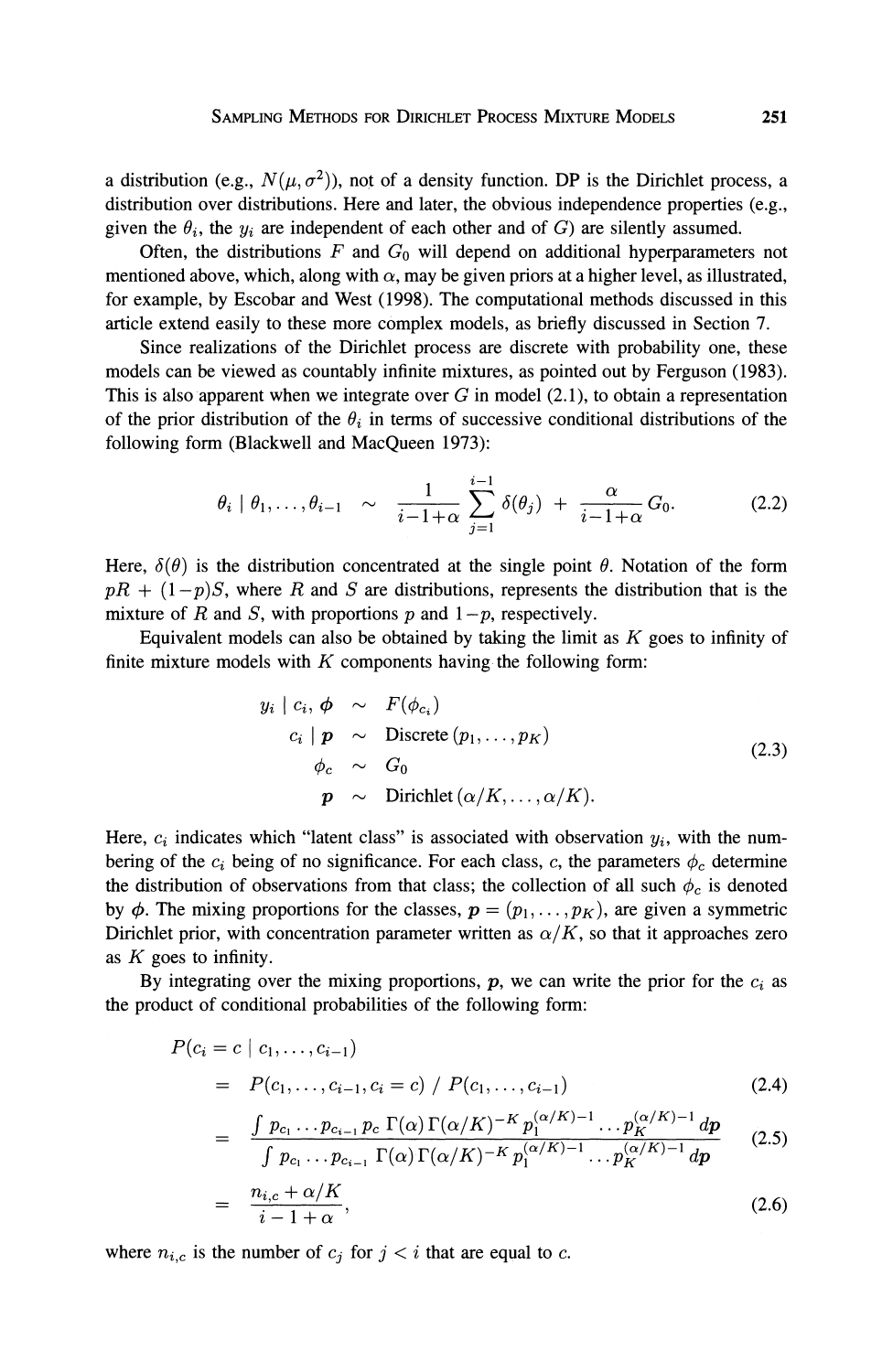If we now let  $K$  go to infinity, the conditional probabilities in Equation (2.6), which define the prior for the *ci,* reach the following limits:

$$
P(c_i = c \mid c_1, \dots, c_{i-1}) \rightarrow \frac{n_{i,c}}{i-1+\alpha}
$$
  
 
$$
P(c_i \neq c_j \text{ for all } j < i \mid c_1, \dots, c_{i-1}) \rightarrow \frac{\alpha}{i-1+\alpha}.
$$
 (2.7)

[Note: Some readers may be disturbed by the failure of countable additivity for these limiting probabilities, in which  $P(c_i \neq c_j \text{ for all } j \lt i) > 0$  even though  $P(c_i = c) = 0$ for any specific *c* that is not equal to some  $c_j$  with  $j \lt i$ . However, the limiting distribution of the observable quantities (the  $y_i$ ), and the limiting forms of the algorithms based on this model, are both well defined as  $K$  goes to infinity.]

Since the  $c_i$  are significant only in so far as they are or are not equal to other  $c_j$ , the above probabilities are all that are needed to define the model. If we now let  $\theta_i = \phi_{c_i}$ we can see that the limit of model (2.3) as  $K \to \infty$  is equivalent to the Dirichlet process mixture model (2.1), due to the correspondence between the conditional probabilities for the  $\theta_i$  in Equation (2.2) and those implied by (2.7).

I have previously used this limiting process to define a model which (unknown to me at the time) is equivalent to a Dirichlet process mixture (Neal 1992). This view is useful in deriving algorithms for sampling from the posterior distribution for Dirichlet process mixture models. Conversely, an algorithm for Dirichlet process mixture models will usually have a counterpart for finite mixture models. This is the case for the algorithms discussed in this article, though I do not give details of the algorithms for finite mixtures.

Yet another way of formulating the equivalent of a Dirichlet process mixture model is in terms of the prior probability that two observations come from the same mixture component (equal to  $1/(1+\alpha)$  in the models above). This approach has been used by Anderson (1990, chap. 3) in formulating a model for use as a psychological theory of human category learning.

#### **3. GIBBS SAMPLING WHEN CONJUGATE PRIORS ARE USED**

Exact computation of posterior expectations for a Dirichlet process mixture model is infeasible when there are more than a few observations. However, such expectations can be estimated using Monte Carlo methods. For example, suppose we have a sample of *T* points from the posterior distribution for  $\theta = (\theta_1, \dots, \theta_n)$ , with the tth such point being  $\boldsymbol{\theta}^{(t)}=(\theta_1^{(t)},\ldots,\theta_n^{(t)})$ . Then using Equation (2.2), the predictive distribution for a new observation,  $y_{n+1}$ , can be estimated by  $(1/T) \sum_{t=1}^{T} F(\theta_{n+1}^{(t)})$ , where  $\theta_{n+1}^{(t)}$  is drawn from the distribution  $(n+\alpha)^{-1} \sum_{i=1}^n \delta(\theta_i^{(t)}) + \alpha(n+\alpha)^{-1} G_0$ .

We can sample from the posterior distribution of  $\theta = (\theta_1, \dots, \theta_n)$  by simulating a Markov chain that has the posterior as its equilibrium distribution. The simplest such methods are based on Gibbs sampling, which when conjugate priors are used can be done in three ways.

The most direct approach to sampling for model *(2.1)*is to repeatedly draw values for each  $\theta_i$  from its conditional distribution given both the data and the  $\theta_j$  for  $j \neq i$ (written as  $\theta_{-i}$ ). This conditional distribution is obtained by combining the likelihood for  $\theta_i$  that results from  $y_i$  having distribution  $F(\theta_i)$ , which will be written as  $F(y_i, \theta_i)$ ,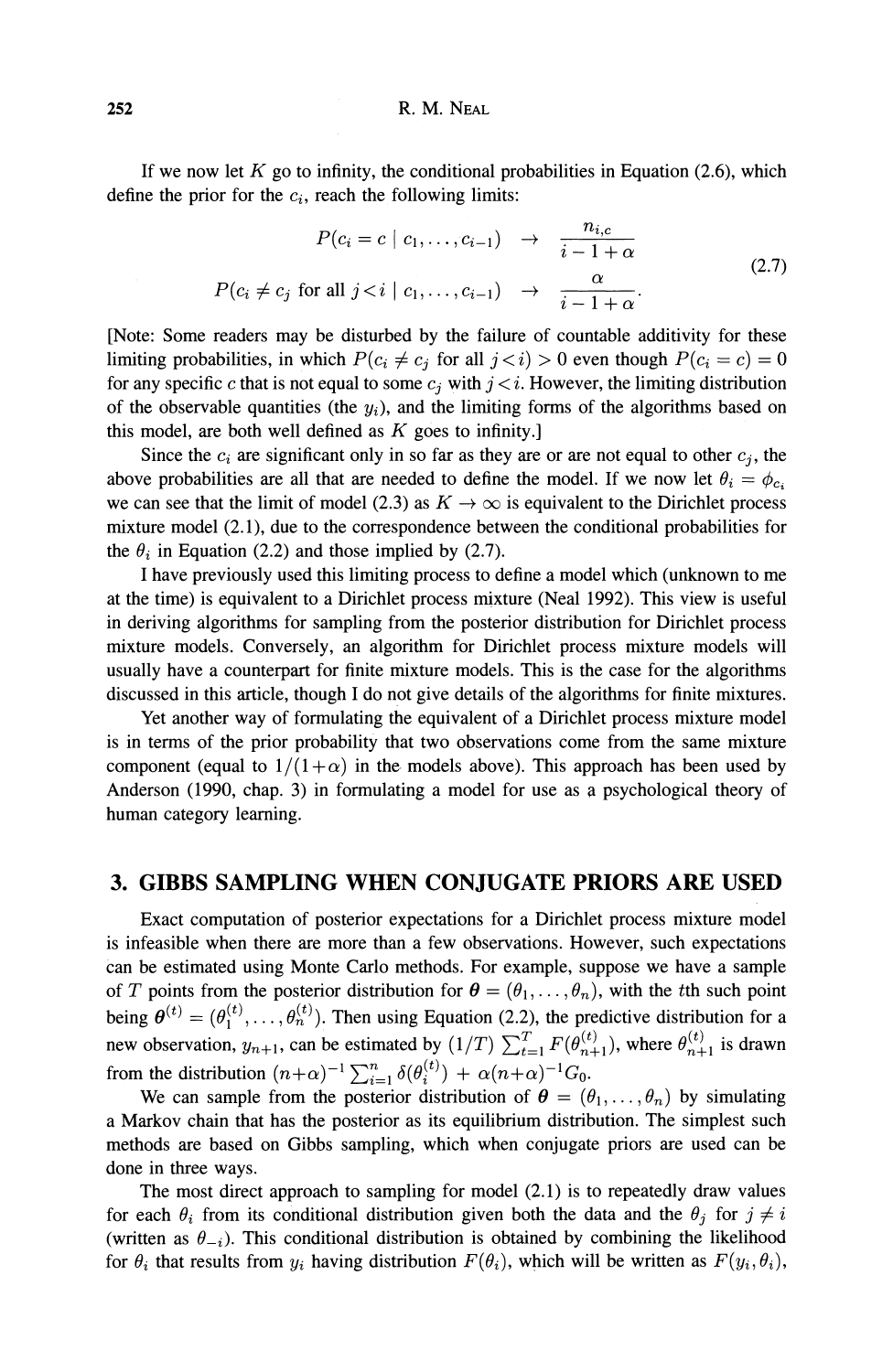and the prior conditional on  $\theta_{-i}$ , which is

$$
\theta_i \mid \theta_{-i} \sim \frac{1}{n-1+\alpha} \sum_{j \neq i} \delta(\theta_j) + \frac{\alpha}{n-1+\alpha} G_0. \tag{3.1}
$$

This conditional prior can be derived from Equation (2.2) by imagining that i is the last of the *n* observations, as we may, since the observations are exchangeable. When combined with the likelihood, this yields the following conditional distribution for use in Gibbs sampling:

$$
\theta_i \mid \theta_{-i}, y_i \sim \sum_{j \neq i} q_{i,j} \,\delta(\theta_j) + r_i \, H_i. \tag{3.2}
$$

Here,  $H_i$  is the posterior distribution for  $\theta$  based on the prior  $G_0$  and the single observation *y<sub>i</sub>*, with likelihood  $F(y_i, \theta)$ . The values of the  $q_{i,j}$  and of  $r_i$  are defined by

$$
q_{i,j} = b F(y_i, \theta_j) \tag{3.3}
$$

$$
r_i = b \alpha \int F(y_i, \theta) dG_0(\theta), \qquad (3.4)
$$

where b is such that  $\sum_{j \neq i} q_{i,j} + r_i = 1$ . For this Gibbs sampling method to be feasible, computing the integral defining  $r_i$  and sampling from  $H_i$  must be feasible operations. This will generally be so when  $G_0$  is the conjugate prior for the likelihood given by  $F$ .

We may summarize this method as follows:

**Algorithm 1.** Let the state of the Markov chain consist of  $\theta = (\theta_1, \dots, \theta_n)$ . Repeatedly sample as follows:

• For  $i = 1, \ldots, n$ : Draw a new value from  $\theta_i \mid \theta_{-i}$ ,  $y_i$  as defined by Equation (3.2).

This algorithm was used by Escobar (1994) and by Escobar and West (1995). It produces an ergodic Markov chain, but convergence to the posterior distribution may be rather slow, and sampling thereafter may be inefficient. The problem is that there are often groups of observations that with high probability are associated with the same  $\theta$ . Since the algorithm cannot change the  $\theta$  for more than one observation simultaneously, a change to the  $\theta$  values for observations in such a group can occur only rarely, as such a change requires passage through a low-probability intermediate state in which observations in the group do not all have the same  $\theta$  value.

This problem is avoided if Gibbs sampling is instead applied to the model formulated as in (2.3), with the mixing proportions,  $p$ , integrated out. When K is finite, each Gibbs sampling scan consists of picking a new value for each *ci* from its conditional distribution given  $y_i$ , the  $\phi_c$ , and the  $c_j$  for  $j \neq i$  (written as  $c_{-i}$ ), and then picking a new value for each  $\phi_c$  from its conditional distribution given the  $y_i$  for which  $c_i = c$ . The required conditional probabilities for  $c_i$  can easily be computed:

$$
P(c_i = c \mid c_{-i}, y_i, \phi) = b F(y_i, \phi_c) \frac{n_{-i,c} + \alpha/K}{n - 1 + \alpha}, \qquad (3.5)
$$

where  $n_{-i,c}$  is the number of  $c_j$  for  $j \neq i$  that are equal to *c*, and *b* is the appropriate normalizing constant. This expression is found by multiplying the likelihood,  $F(y_i, \phi_c)$ ,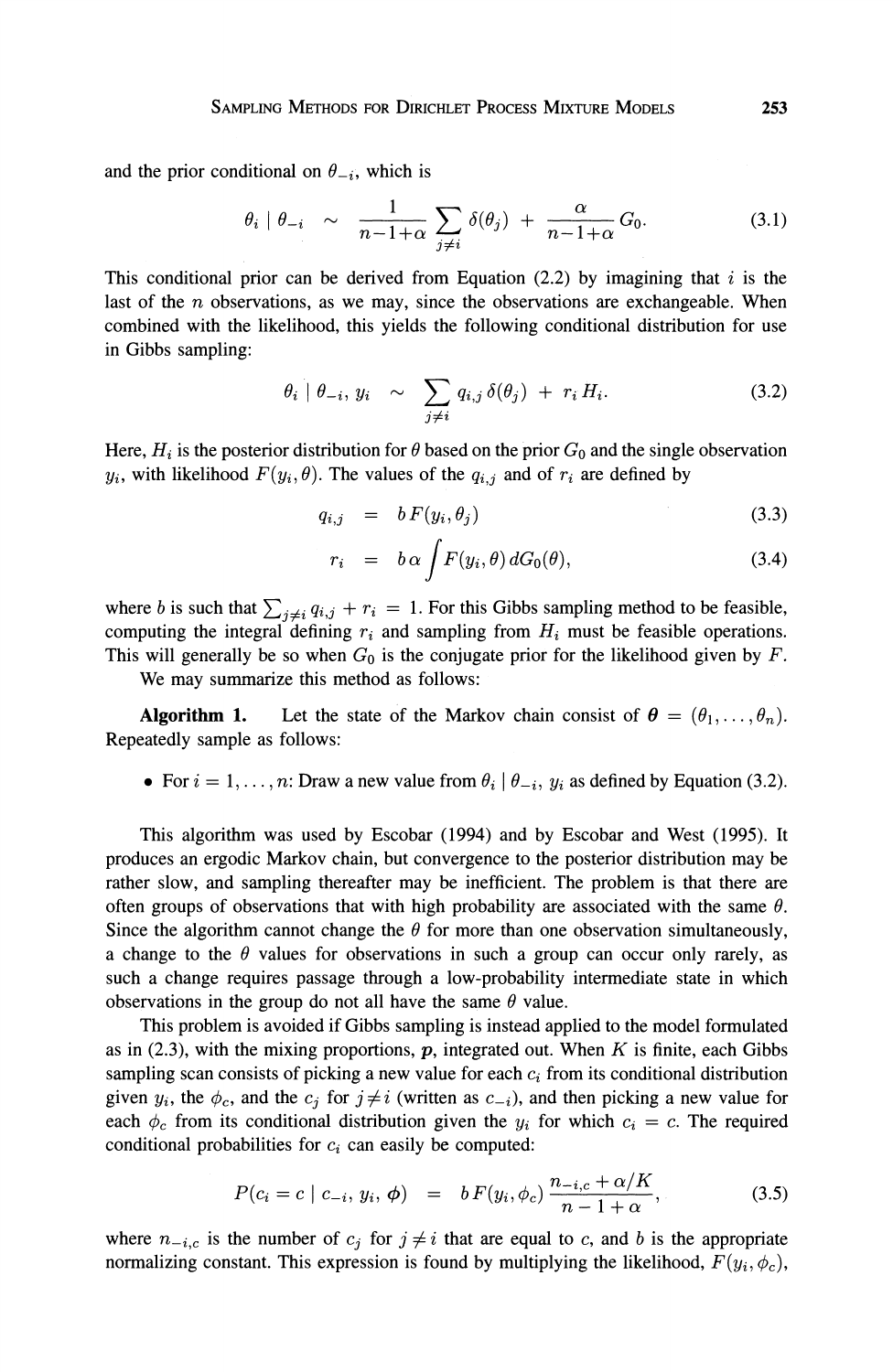by the conditional prior, which is derived from Equation (2.6) by imagining that i is the last observation. (Note that the denominator  $n-1+\alpha$  could be absorbed into b, but here and later it is retained for clarity.) The conditional distribution for  $\phi_c$  will generally be easy to sample from when the priors used are conjugate, and even when Gibbs sampling for  $\phi_c$  is difficult, one may simply substitute some other update that leaves the required distribution invariant. Note that when a new value is chosen for  $\phi_c$ , the values of  $\theta_i = \phi_{c_i}$ will change simultaneously for all observations associated with component *c.* 

When  $K$  goes to infinity, we cannot, of course, explicitly represent the infinite number of  $\phi_c$ . We instead represent, and do Gibbs sampling for, only those  $\phi_c$  that are currently associated with some observation. Gibbs sampling for the  $c_i$  is based on the following conditional probabilities (with  $\phi$  here being the set of  $\phi_c$  currently associated with at least one observation):

number of 
$$
\varphi_c
$$
. We instead represent, and do Gibbs sampling for, only those  $\varphi_c$  that are  
\nurrently associated with some observation. Gibbs sampling for the  $c_i$  is based on the  
\nollowing conditional probabilities (with  $\phi$  here being the set of  $\phi_c$  currently associated  
\nwith at least one observation):

\nIf  $c = c_j$  for some  $j \neq i$ :  $P(c_i = c \mid c_{-i}, y_i, \phi) = b \frac{n_{-i,c}}{n-1+\alpha} F(y_i, \phi_c)$ 

\n $P(c_i \neq c_j \text{ for all } j \neq i \mid c_{-i}, y_i, \phi) = b \frac{\alpha}{n-1+\alpha} \int F(y_i, \phi) dG_0(\phi)$ .

\n(3.6)

Here,  $b$  is the appropriate normalizing constant that makes the above probabilities sum to one. The numerical values of the  $c_i$  are arbitrary, as long at they faithfully represent whether or not  $c_i = c_j$ —that is, the  $c_i$  are important only in that they determine what has been called the "configuration" in which the data items are grouped in accordance with shared values for  $\theta$ . The numerical values for the  $c_i$  may therefore be chosen for programming convenience, or to facilitate the display of mixture components in some desired order. When Gibbs sampling for  $c_i$  chooses a value not equal to any other  $c_i$ , a value for  $\phi_{c_i}$  is chosen from  $H_i$ , the posterior distribution based on the prior  $G_0$  and the single observation *yi* .

We can summarize this second Gibbs sampling method as follows:

**Algorithm 2.** Let the state of the Markov chain consist of  $c = (c_1, \ldots, c_n)$  and  $\phi = (\phi_c : c \in \{c_1, \ldots, c_n\})$ . Repeatedly sample as follows:

- For  $i = 1, \ldots, n$ : If the present value of  $c_i$  is associated with no other observation (i.e.,  $n_{-i,c_i} = 0$ ), remove  $\phi_{c_i}$  from the state. Draw a new value for  $c_i$  from  $c_i \mid c_{-i}, y_i, \phi$  as defined by Equation (3.6). If the new  $c_i$  is not associated with any other observation, draw a value for  $\phi_c$ , from  $H_i$  and add it to the state.
- For all  $c \in \{c_1, \ldots, c_n\}$ : Draw a new value from  $\phi_c$  | all  $y_i$  for which  $c_i = c$  that is, from the posterior distribution based on the prior  $G_0$  and all the data points currently associated with latent class *c.*

This is essentially the method used by Bush and MacEachern (1996) and later by West, Miiller, and Escobar (1994). As was the case for the first Gibbs sampling method, this approach is feasible if we can compute  $\int F(y_i, \phi) dG_0(\phi)$  and sample from  $H_i$ , as will generally be the case when  $G_0$  is the conjugate prior.

Finally, in a conjugate context, we can often integrate analytically over the  $\phi_c$ , eliminating them from the algorithm. The state of the Markov chain then consists only of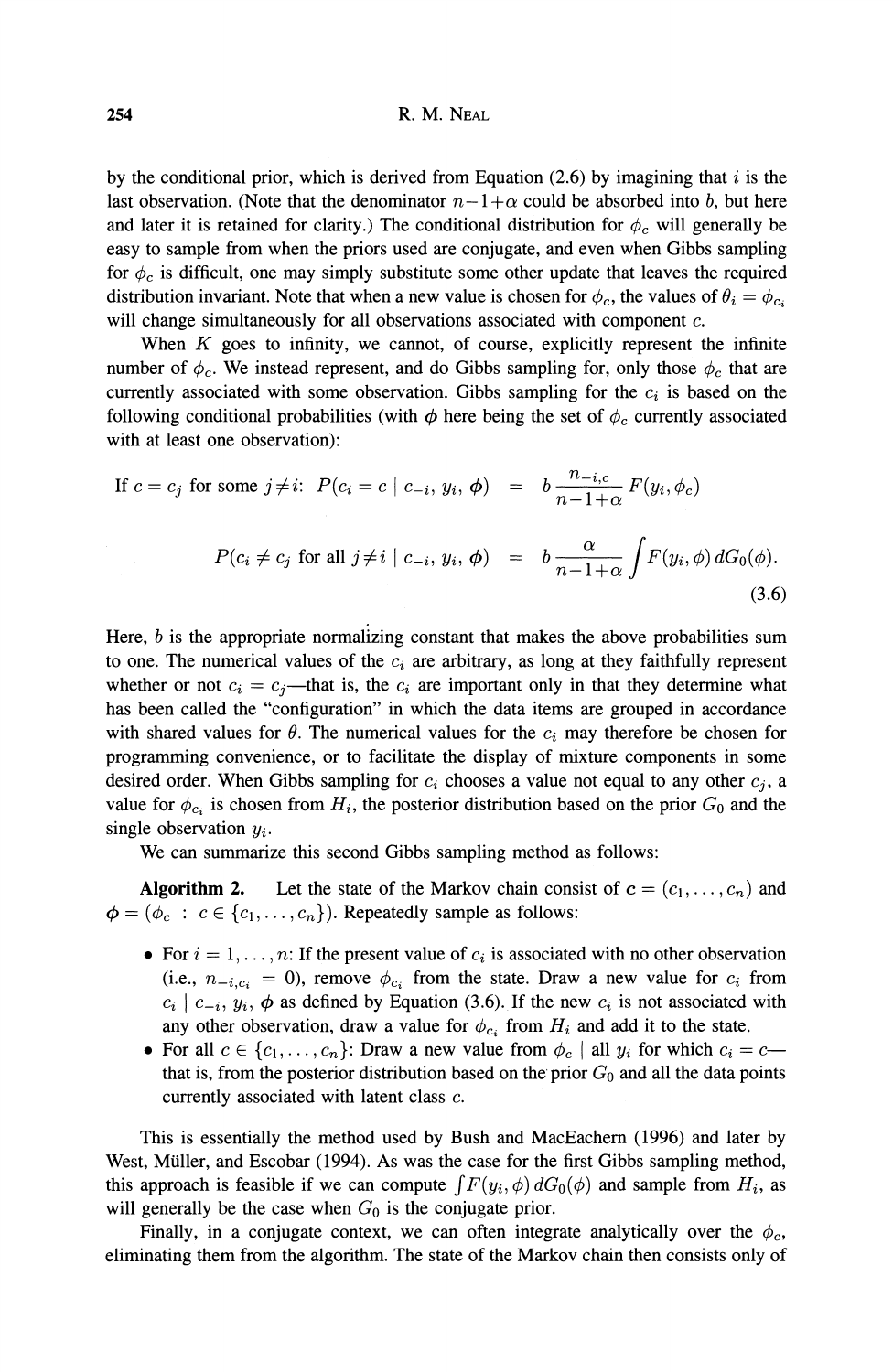the  $c_i$ , which we update by Gibbs sampling using the following conditional probabilities:

SAMPLING METHODS FOR DIRICHLET Process MIXTURE MODELS  
ne 
$$
c_i
$$
, which we update by Gibbs sampling using the following conditional probabilities:  
If  $c = c_j$  for some  $j \neq i$ :  $P(c_i = c \mid c_{-i}, y_i) = b \frac{n_{-i,c}}{n-1+\alpha} \int F(y_i, \phi) dH_{-i,c}(\phi)$   

$$
P(c_i \neq c_j \text{ for all } j \neq i \mid c_{-i}, y_i) = b \frac{\alpha}{n-1+\alpha} \int F(y_i, \phi) dG_0(\phi).
$$
(3.7)

Here,  $H_{-i,c}$  is the posterior distribution of  $\phi$  based on the prior  $G_0$  and all observations *y<sub>j</sub>* for which  $j \neq i$  and  $c_j = c$ .

This third Gibbs sampling method can be summarized as follows:

**Algorithm 3.** Let the state of the Markov chain consist of  $c = (c_1, \ldots, c_n)$ . Repeatedly sample as follows:

• For  $i = 1, \ldots, n$ : Draw a new value from  $c_i | c_{-i}, y_i$  as defined by Equation (3.7).

This algorithm is presented by MacEachern (1994) for mixtures of normals and by myself (Neal 1992) for models of categorical data.

#### **4. EXISTING METHODS FOR HANDLING NON-CONJUGATE PRIORS**

Algorithms 1 to 3 cannot easily be applied to models where  $G_0$  is not the conjugate prior for  $F$ , as the integrals in Equations (3.4), (3.6), and (3.7) will usually not be analytically tractable. Sampling from *Hi* may also be hard when the prior is not conjugate.

West, Müller, and Escobar (1994) suggested using either numerical quadrature or a Monte Carlo approximation to evaluate the required integral. If  $\int F(y_i, \phi) dG_0(\phi)$ is approximated by an average over m values for  $\phi$  drawn from  $G_0$ , one could also approximate a draw from  $H_i$ , if required, by drawing from among these  $m$  points with probabilities proportional to their likelihoods, given by  $F(y_i, \phi)$ . Though their article is not explicit, it appears that West, Muller, and Escobar's non-conjugate example uses this approach with  $m = 1$  (see MacEachern and Müller 1998).

Unfortunately, this approach is potentially quite inaccurate. Often,  $H<sub>i</sub>$ , the posterior based on  $y_i$  alone, will be considerably more concentrated than the prior,  $G_0$ , particularly when *yi* is multidimensional. If a small to moderate number of points are drawn from  $G_0$ , it may be that none are typical of  $H_i$ . Consequently, the probability of choosing  $c_i$ to be a new component can be much lower than it would be if the exact probabilities of Equation (3.6) were used. The consequence of this is not just slower convergence, since on the rare occasions when  $c_i$  is in fact set to a new component, with an appropriate  $\phi$  typical of  $H_i$ , this new component is likely to be discarded in the very next Gibbs sampling iteration, leading to the wrong stationary distribution. This problem shows that the usual Gibbs sampling procedure of forgetting the current value of 'a variable before sampling from its conditional distribution will have to be modified in any valid scheme that uses values for  $\phi$  drawn from  $G_0$ .

MacEachern and Muller (1998) presented a framework that does allow auxiliary values for  $\phi$  drawn from  $G_0$  to be used to define a valid Markov chain sampler. I will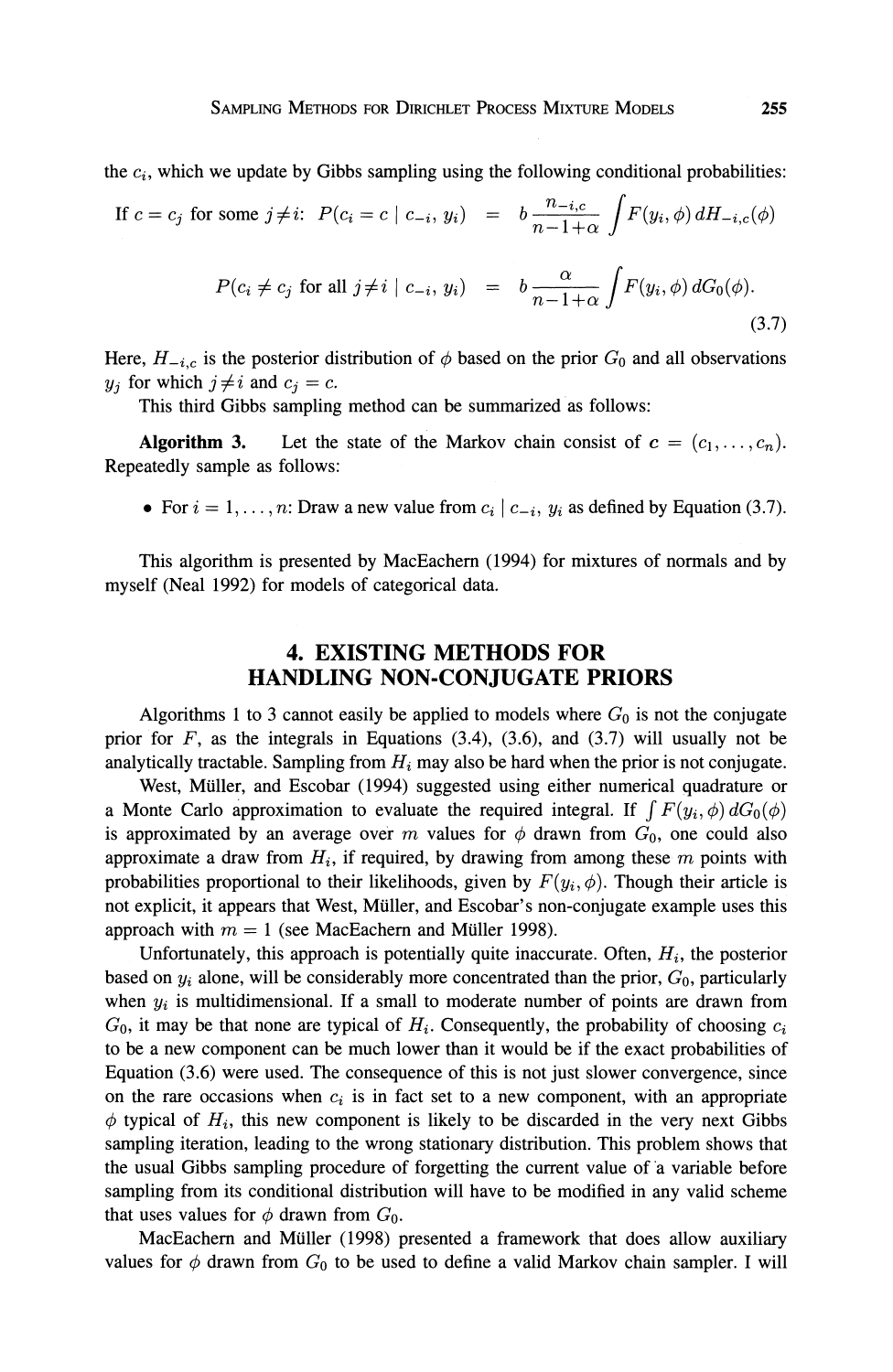explain their idea as an extension of Algorithm 2 of Section 3. There, the numerical values of the *ci* were regarded as significant only in so far as they indicate which observations are associated with the same component. MacEachern and Muller considered more specific schemes for assigning distributions to the  $c_i$ , which serve to map from a collection of values for  $\phi_c$  to values for the  $\theta_i$ . Many such schemes will produce the same distribution for the  $\theta_i$ , but lead to different sampling algorithms.

The "no gaps" algorithm of MacEachern and Müller arises when the  $c_i$  for  $i =$  $1, \ldots, n$  are required to cover the set of integers from 1 to  $k$ , with  $k$  being the number of distinct *ci,* but are not otherwise constrained. By considering Gibbs sampling in this representation, they derive the following algorithm:

**Algorithm 4.** Let the state of the Markov chain consist of  $c = (c_1, \ldots, c_n)$  and  $\phi = (\phi_c : c \in \{c_1, \ldots, c_n\})$ . Repeatedly sample as follows:

• For  $i = 1, ..., n$ : Let  $k^-$  be the number of distinct  $c_i$  for  $j \neq i$ , and let these  $c_j$  have values in  $\{1, \ldots, k^-\}$ . If  $c_i \neq c_j$  for all  $j \neq i$ , then with probability  $k^{-}/(k^{-}+1)$  do nothing, leaving  $c_i$  unchanged. Otherwise, label  $c_i$  as  $k^{-}+1$  if  $c_i \neq c_j$  for all  $j \neq i$ , or draw a value for  $\phi_{k^-+1}$  from  $G_0$  if  $c_i = c_j$  for some  $j \neq i$ . Then draw a new value for  $c_i$  from  $\{1, \ldots, k^{-} + 1\}$  using the following probabilities:

$$
P(c_i = c \mid c_{-i}, y_i, \phi_1, \dots, \phi_{k^-+1})
$$
  
= 
$$
\begin{cases} b n_{-i,c} F(y_i, \phi_c) & \text{if } 1 \le c \le k^- \\ b [\alpha/(k^-+1)] F(y_i, \phi_c) & \text{if } c = k^-+1 \end{cases}
$$

where  $b$  is the appropriate normalizing constant. Change the state to contain only those  $\phi_c$  that are now associated with an observation.

• For all  $c \in \{c_1, \ldots, c_n\}$ : Draw a new value from  $\phi_c \mid y_i$  such that  $c_i = c$ , or perform some other update to  $\phi_c$  that leaves this distribution invariant.

This algorithm can be applied to any model for which we can sample from  $G_0$ and compute  $F(y_i, \theta)$ , regardless of whether  $G_0$  is the conjugate prior for *F*. However, there is a puzzling inefficiency in the algorithm's mechanism for setting  $c_i$  to a value different from all other  $c_j$ —that is, for assigning an observation to a newly created mixture component. The probability of such a change is reduced from what one might expect by a factor of  $k^- + 1$ , with a corresponding reduction in the probability of the opposite change. As will be seen in Section 6, a similar algorithm without this inefficiency is possible.

MacEachern and Muller also developed an algorithm based on a "complete" scheme for mapping from the  $\phi_c$  to the  $\theta_i$ . It requires maintaining n values for  $\phi$ , which may be inefficient when  $k \ll n$ . The approach that will be presented in Section 6 allows more control over the number of auxiliary parameter values used.

Another approach to handling non-conjugate priors was devised by Walker and Damien *(1998).*Their method avoids the integrals needed for Gibbs sampling, but requires instead that the probability under  $G_0$  of the set of all  $\theta$  for which  $F(y_i, \theta) > u$  be computable, and that one be able to sample from  $G_0$  restricted to this set. Although these operations are feasible for some models, they will in general be quite difficult, especially when  $\theta$  is multidimensional.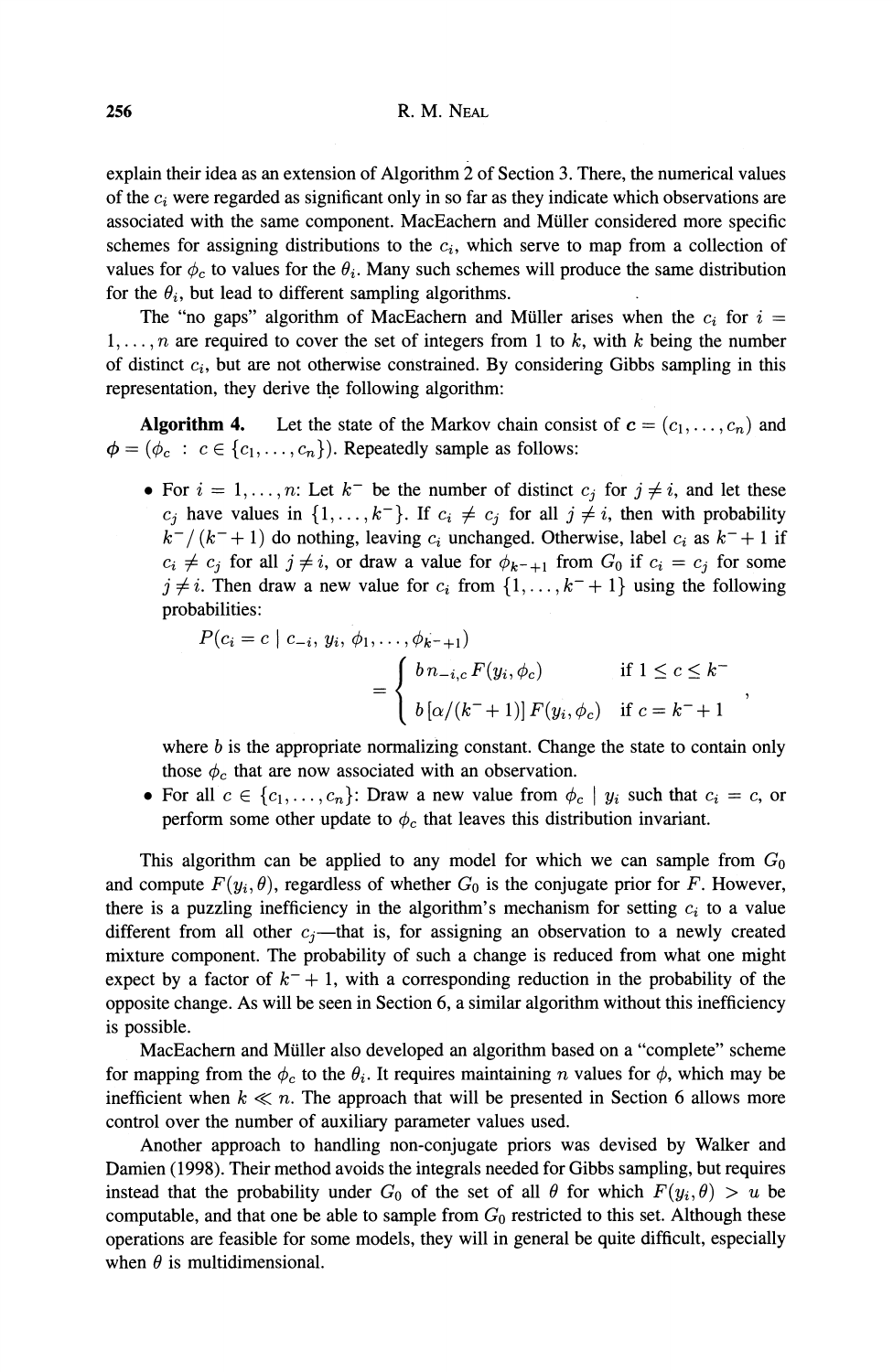Finally, Green and Richardson (in press) developed a Markov chain sampling method based on splitting and merging components that is applicable to non-conjugate models. Their method is considerably more complex than the others discussed in this article, since it attempts to solve the more difficult problem of obtaining good performance in situations where the other methods tend to become trapped in local modes that are not easily escaped with incremental changes. Discussion of this issue is beyond the scope of this article.

#### **5. METROPOLIS-HASTINGS UPDATES AND PARTIAL GIBBS SAMPLING**

Perhaps the simplest way of handling non-conjugate priors is by using the Metropolis-Hastings algorithm (Hastings 1970) to update the  $c_i$ , using the conditional prior as the proposal distribution.

Recall that the Metropolis-Hastings algorithm for sampling from a distribution for x with probabilities  $\pi(x)$ , using a proposal distribution  $q(x^*|x)$ , updates the state x as follows:

Draw a candidate state,  $x^*$ , according to the probabilities  $g(x^*|x)$ . Compute the acceptance probability

$$
a(x^*, x) = \min \left[ 1, \frac{g(x|x^*)}{g(x^*|x)} \frac{\pi(x^*)}{\pi(x)} \right]. \tag{5.1}
$$

With probability  $a(x^*, x)$ , set the new state, x', to x<sup>\*</sup>. Otherwise, let x' be the same as x.

This update from x to x' leaves  $\pi$  invariant. When x is multidimensional, proposal distributions that change only one component of  $x$  are often used. Updates based on several such proposals, along with updates of other types, can be combined in order to construct an ergodic Markov chain that will converge to  $\pi$ .

This approach can be applied to model  $(2.3)$  for finite *K*, with the  $p_c$  integrated out, using Metropolis-Hastings updates for each  $c_i$  in turn, along with Gibbs sampling or other updates for the  $\phi_c$ . When updating just  $c_i$ , we can ignore those factors in the posterior distribution that do not involve  $c_i$ . What remains is the product of the likelihood for observation *i*,  $F(y_i, \phi_{c_i})$ , and the conditional prior for  $c_i$  given the other  $c_j$ , which is

$$
P(c_i = c \mid c_{-i}) = \frac{n_{-i,c} + \alpha/K}{n - 1 + \alpha}, \tag{5.2}
$$

where, as before,  $n_{-i,c}$  is the number of  $c_j$  for  $j \neq i$  that are equal to c. This can be obtained from Equation  $(2.6)$  by imagining that i is the last observation. If we now choose to use this conditional prior for  $c_i$  as the proposal distribution, we find that this factor cancels when computing the acceptance probability of Equation *(5.*I), leaving

$$
a(c_i^*, c_i) = \min \left[1, \frac{F(y_i, \phi_{c_i^*})}{F(y_i, \phi_{c_i})}\right].
$$
 (5.3)

This approach continues to work as we let  $K \to \infty$  in order to produce an algorithm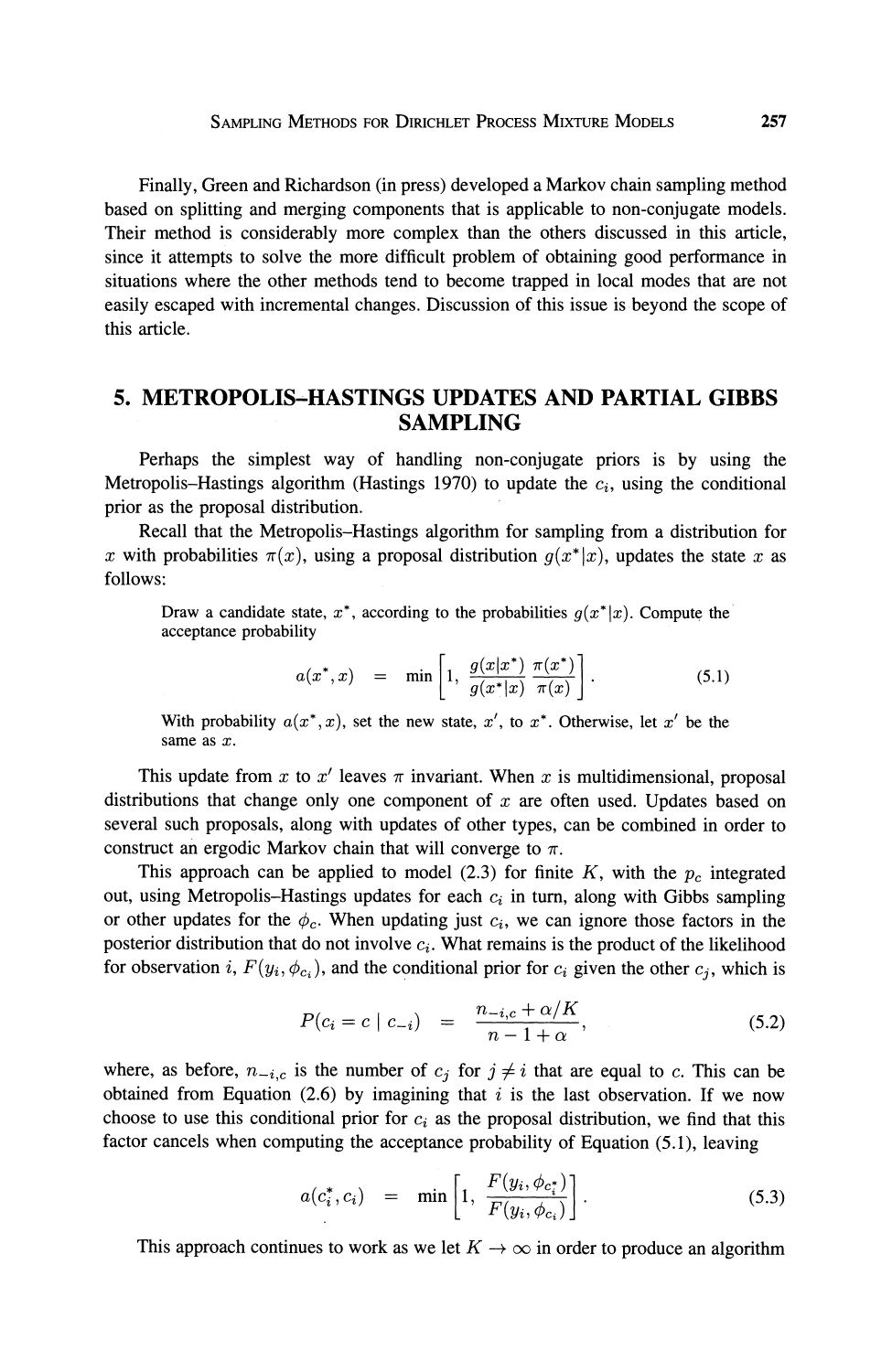for a Dirichlet process mixture model. The conditional prior for  $c_i$  becomes

If 
$$
c = c_j
$$
 for some j:  $P(c_i = c \mid c_{-i}) = \frac{n_{-i,c}}{n - 1 + \alpha}$   

$$
P(c_i \neq c_j \text{ for all } j \mid c_{-i}) = \frac{\alpha}{n - 1 + \alpha}.
$$
 (5.4)

If we use this as the proposal distribution for an update to *ci,* we will need to draw an associated value for  $\phi$  from  $G_0$  if the candidate,  $c_i^*$ , is not in  $\{c_1, \ldots, c_n\}$ . Note that if the current  $c_i$  is not equal to any other  $c_j$ , the probability of choosing  $c_i^*$  to be the same as  $c_i$  is zero—that is, when  $c_i^*$  is chosen to be different from the other  $c_j$  it will always be a new component, not the current  $c_i$ , even when that also differs from the other  $c_j$ . (The method would be valid even if a new component were not created in this situation, but this is the behavior obtained by taking the  $K \to \infty$  limit of the algorithm for finite  $K.$ 

We might wish to perform more than one such Metropolis-Hastings update for each of the  $c_i$ . With this elaboration, the algorithm can be summarized as follows:

**Algorithm 5.** Let the state of the Markov chain consist of  $c = (c_1, \ldots, c_n)$  and  $\phi = (\phi_c : c \in \{c_1, \ldots, c_n\})$ . Repeatedly sample as follows:

- For  $i = 1, \ldots, n$ , repeat the following update of  $c_i$  R times: Draw a candidate,  $c_i^*$ , from the conditional prior for  $c_i$  given by Equation (5.4). If this  $c_i^*$  is not in  $\{c_1, \ldots, c_n\}$ , choose a value for  $\phi_{c^*}$  from  $G_0$ . Compute the acceptance probability,  $a(c_i^*, c_i)$ , as in Equation (5.3), and set the new value of  $c_i$  to  $c_i^*$  with this probability. Otherwise let the new value of *ci* be the same as the old value.
- For all  $c \in \{c_1, \ldots, c_n\}$ : Draw a new value from  $\phi_c \mid y_i$  such that  $c_i = c$ , or perform some other update to  $\phi_c$  that leaves this distribution invariant.

If  $R$  is greater than one, it is possible to save computation time by reusing values of *F* that were previously computed. An evaluation of *F* can also be omitted when  $c_i^*$ turns out to be the same as  $c_i$ . The number of evaluations of  $F$  required to update one  $c_i$  is thus no more than  $R+1$ . For comparison, the number of evaluations of F needed to update one  $c_i$  for Gibbs sampling and the "no gaps" algorithm is approximately equal to one plus the number of distinct  $c_i$  for  $j \neq i$ .

If the updates for the  $\phi_c$  in the last step of Algorithm 5 are omitted, the algorithm can be rephrased in terms of the  $\theta_i = \phi_{c_i}$ , with the following result:

**Algorithm 6.** Let the state of the Markov chain consist of  $\theta = (\theta_1, \dots, \theta_n)$ . Repeatedly sample as follows:

• For  $i = 1, \ldots, n$ , repeat the following update of  $\theta_i$  R times: Draw a candidate,  $\theta_i^*$ , from the following distribution:

of the 
$$
\theta_i = \phi_{c_i}
$$
, with the following re  
the state of the Markov chain consi  
ows:  
repeat the following update of  $\theta_i$  R ti  
ving distribution:  

$$
\frac{1}{n-1+\alpha} \sum_{j \neq i} \delta(\theta_j) + \frac{\alpha}{n-1+\alpha} G_0.
$$

Compute the acceptance probability

 $a(\theta_i^*, \theta_i)$  = min[1,  $F(y_i, \theta_i^*) / F(y_i, \theta_i)$ ].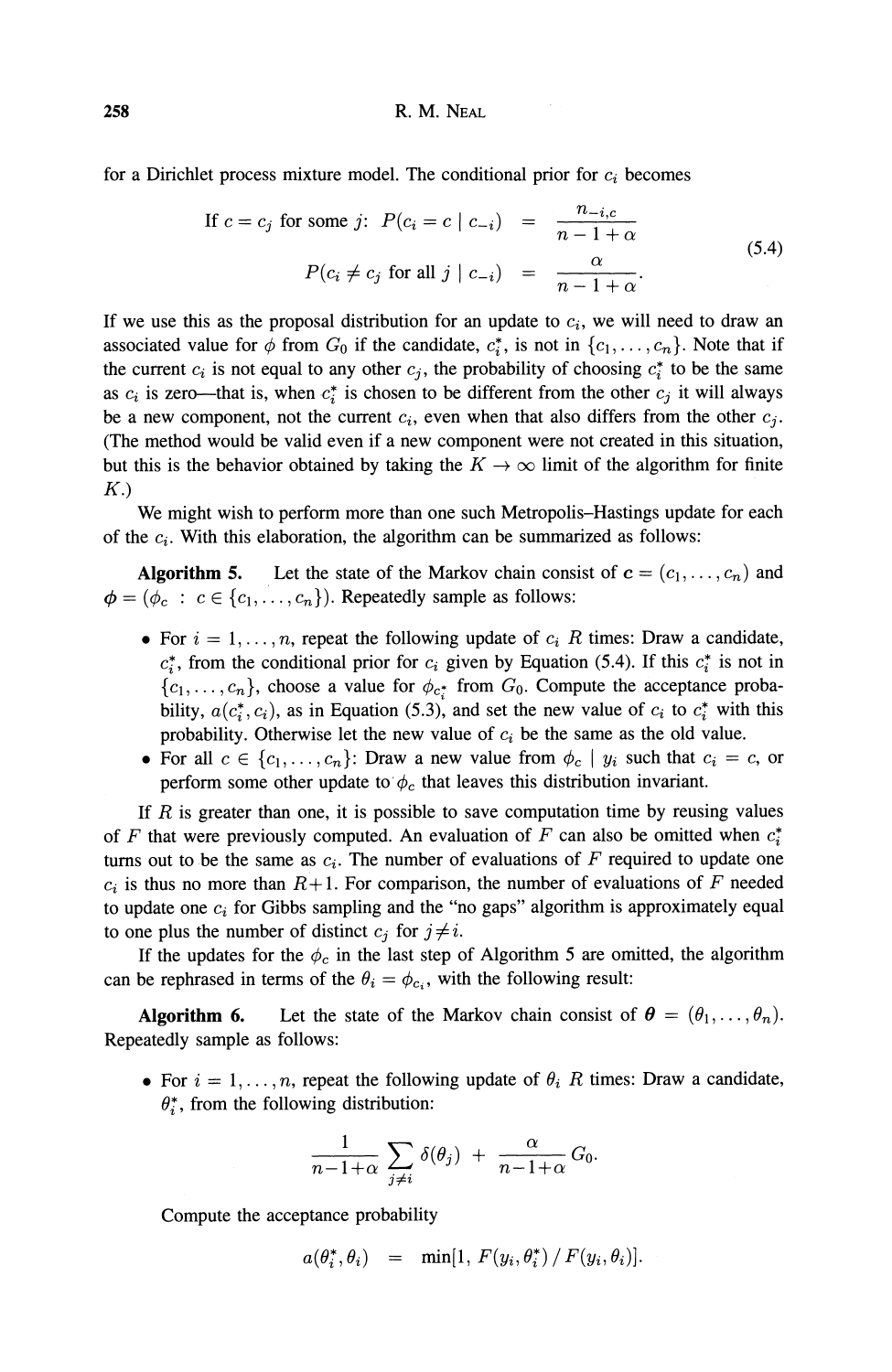Set the new value of  $\theta_i$  to  $\theta_i^*$  with this probability; otherwise let the new value of  $\theta_i$  be the same as the old value.

This might have been justified directly as a Metropolis-Hastings algorithm, but the fact that the proposal distribution for  $\theta_i^*$  is a mixture of continuous and discrete distributions introduces conceptual, or at least notational, difficulties. Note that this algorithm suffers from the same problem of not being able to change several  $\theta_i$  simultaneously as was discussed for Algorithm 1.

The behavior of the Metropolis-Hastings methods (Algorithms 5 and 6) differs substantially from that of the corresponding Gibbs sampling methods (Algorithms 2 and 1) and the "no gaps" method (Algorithm 4). These other methods consider all mixture components when deciding on a new value for *ci,* whereas the Metropolis-Hastings method is more likely to consider changing  $c_i$  to a component associated with many observations than to a component associated with few observations. Also, the probability that the Metropolis-Hastings method will consider changing  $c_i$  to a newly created component is proportional to  $\alpha$ . (Of course, the probability of actually making such a change depends on  $\alpha$  for all methods; here the issue is whether such a change is even considered.)

It is difficult to say which behavior is better. Algorithm 5 does appear to perform adequately in practice, but since small values of  $\alpha$  (around one) are often used, one might wonder whether an algorithm that could consider the creation of a new component more often might be more efficient.

We can produce such an algorithm by modifying the proposal distribution for updates to the  $c_i$ . In particular, whenever  $c_i = c_j$  for some  $j \neq i$ , we can propose changing  $c_i$  to a newly created component, with associated  $\phi$  drawn from  $G_0$ . In order to allow the reverse change, in which a component disappears, the proposal distribution for "singleton" *c,*  that are not equal to any  $c_i$  with  $j \neq i$  will be confined to those components that are associated with other observations, with probabilities proportional to  $n_{-i,c}$ . Note that when the current  $c_i$  is not a singleton, the probability of proposing a new component is a factor of  $(n-1+\alpha)/\alpha$  greater than the conditional prior, while when  $c_i$  is a singleton, the probability of proposing any existing component is a factor of  $\left(n-1+\alpha\right)/\left(n-1\right)$  greater than its conditional prior. The probability of accepting a proposal must be adjusted by the ratio of these factors.

On their own, these updates are sufficient to produce a Markov chain that is ergodic, as can be seen from the fact that there is a nonzero probability that a single scan of the data items will result in a state where every data item is associated with a different component. Such a chain would often sample inefficiently, however, since it can move an observation from one existing component to another only by passing though a possibly unlikely state in which that observation is a singleton. Such changes can be made more likely by combining these Metropolis-Hastings updates with partial Gibbs sampling updates, which are applied only to those observations that are not singletons, and which are allowed to change  $c_i$  for such an observation only to a component associated with some other observation. In other words, these updates perform Gibbs sampling for the posterior distribution conditional on the set of components that are associated with at least one observation remaining the same as at present. No difficult integrations are required for this partial Gibbs sampling operation.

Combining the modified Metropolis-Hasting updates, the partial Gibbs sampling up-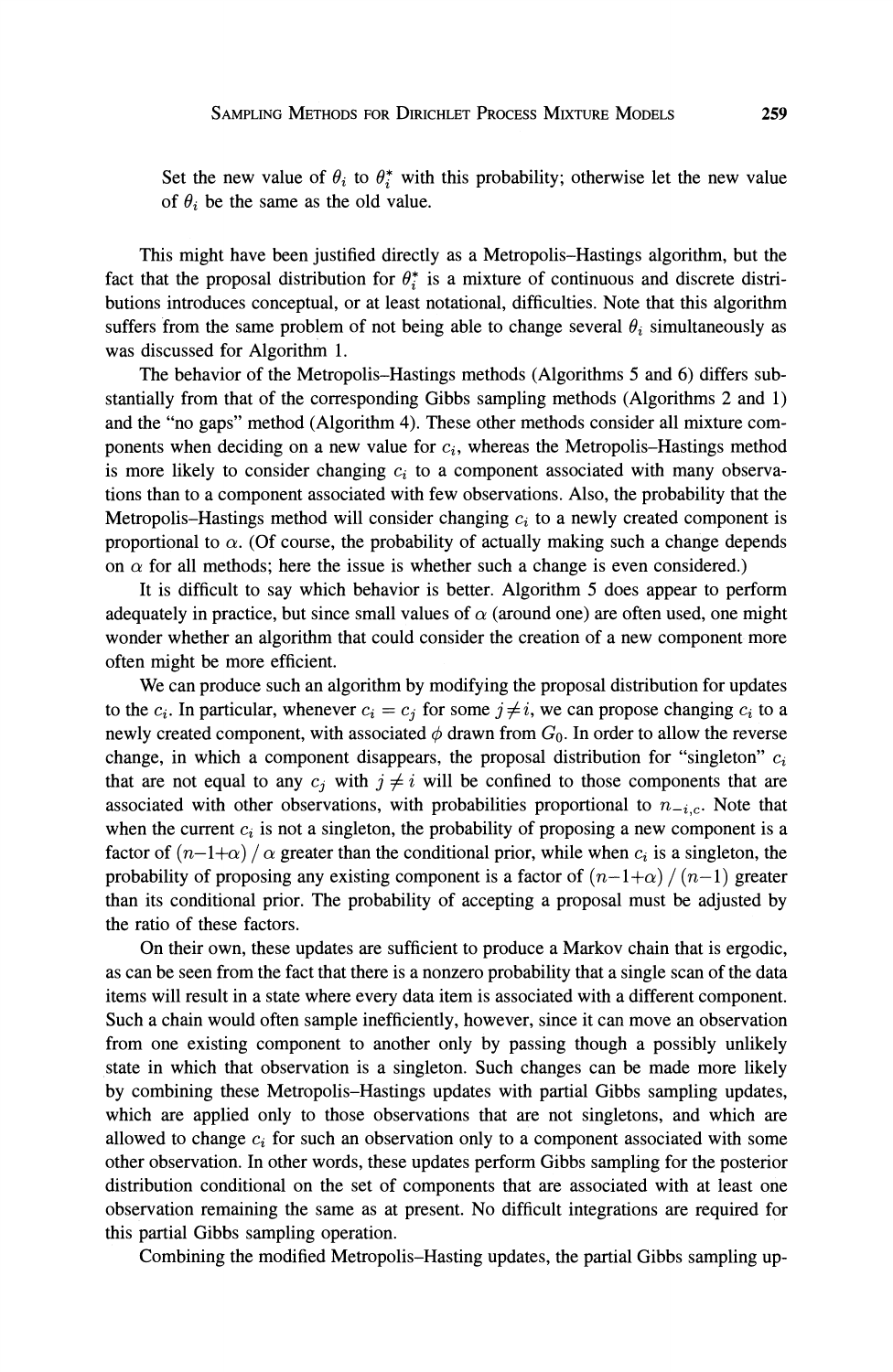dates, and the usual updates to  $\phi_c$  for  $c \in \{c_1, \ldots, c_n\}$  produces the following algorithm:

**Algorithm 7.** Let the state of the Markov chain consist of  $c = (c_1, \ldots, c_n)$  and  $\phi = (\phi_c : c \in \{c_1, \ldots, c_n\})$ . Repeatedly sample as follows:

• For  $i = 1, \ldots, n$ , update  $c_i$  as follows: If  $c_i$  is a not a singleton (i.e.,  $c_i = c_j$  for For  $i = 1, ..., n$ , update  $c_i$  as follows: If  $c_i$  is a not a singleton (i.e.,  $c_i = c_j$  for some  $j \neq i$ ), let  $c_i^*$  be a newly created component, with  $\phi_{c_i^*}$  drawn from  $G_0$ . Set the new  $c_i$  to this  $c_i^*$  with probabi the new  $c_i$  to this  $c_i^*$  with probability

$$
a(c_i^*, c_i) = \min\left[1, \frac{\alpha}{n-1} \frac{F(y_i, \phi_{c_i^*})}{F(y_i, \phi_{c_i})}\right]
$$

Otherwise, when  $c_i$  is a singleton, draw  $c_i^*$  from  $c_{-i}$ , choosing  $c_i^* = c$  with probability  $n_{-i,c}/(n-1)$ . Set the new  $c_i$  to this  $c_i^*$  with probability  $a(c_i^*, c_i) = \min\left[1, \frac{n-1}{\alpha} \frac{F(y_i, \phi_{c_i^*})}{F(y_i, \phi_{c_i})}\right]$ . probability  $n_{-i,c}$  /  $(n-1)$ . Set the new  $c_i$  to this  $c_i^*$  with probability

$$
a(c_i^*, c_i) = \min\left[1, \frac{n-1}{\alpha} \frac{F(y_i, \phi_{c_i^*})}{F(y_i, \phi_{c_i})}\right].
$$

If the new  $c_i$  is not set to  $c_i^*$ , it is the same as the old  $c_i$ .

• For  $i = 1, ..., n$ : If  $c_i$  is a singleton (i.e.,  $c_i \neq c_j$  for all  $j \neq i$ ), do nothing. Otherwise, choose a new value for  $c_i$  from  $\{c_1, \ldots, c_n\}$  using the following probabilities:

$$
P(c_i = c \mid c_{-i}, y_i, \phi, c_i \in \{c_1, \ldots, c_n\}) = b \frac{n_{-i,c}}{n-1} F(y_i, \phi_c),
$$

where  $b$  is the appropriate normalizing constant.

• For all  $c \in \{c_1, \ldots, c_n\}$ : Draw a new value from  $\phi_c \mid y_i$  such that  $c_i = c$ , or perform some other update to  $\phi_c$  that leaves this distribution invariant.

#### **6. GIBBS SAMPLING WITH AUXILIARY PARAMETERS**

In this section, I show how models with non-conjugate priors can be handled by applying Gibbs sampling to a state that has been extended by the addition of auxiliary parameters. This approach is similar to that of MacEachern and Miiller (1998), but differs in that the auxiliary parameters are regarded as existing only temporarily; this allows more flexibility in constructing algorithms.

The basic idea of auxiliary variable methods is that we can sample from a distribution  $\pi_x$  for *x* by sampling from some distribution  $\pi_{xy}$  for  $(x, y)$ , with respect to which the marginal distribution of x is  $\pi_x$ . We can extend this idea to accommodate auxiliary variables that are created and discarded during the Markov chain simulation. The permanent state of the Markov chain will be  $x$ , but a variable  $y$  will be introduced temporarily during an update of the following form:

- *1.* Draw a value for *y* from its conditional distribution given *x*, as defined by  $\pi_{xy}$ .
- 2. Perform some update of  $(x, y)$  that leaves  $\pi_{xy}$  invariant.
- 3. Discard *y,* leaving only the value of x.

It is easy to see that this update for x will leave  $\pi_x$  invariant as long as  $\pi_x$  is the marginal distribution of x under  $\pi_{xy}$ . We can combine several such updates, which may involve different auxiliary variables, along with other updates that leave  $\pi_x$  invariant, to construct a Markov chain that will converge to  $\pi_x$ .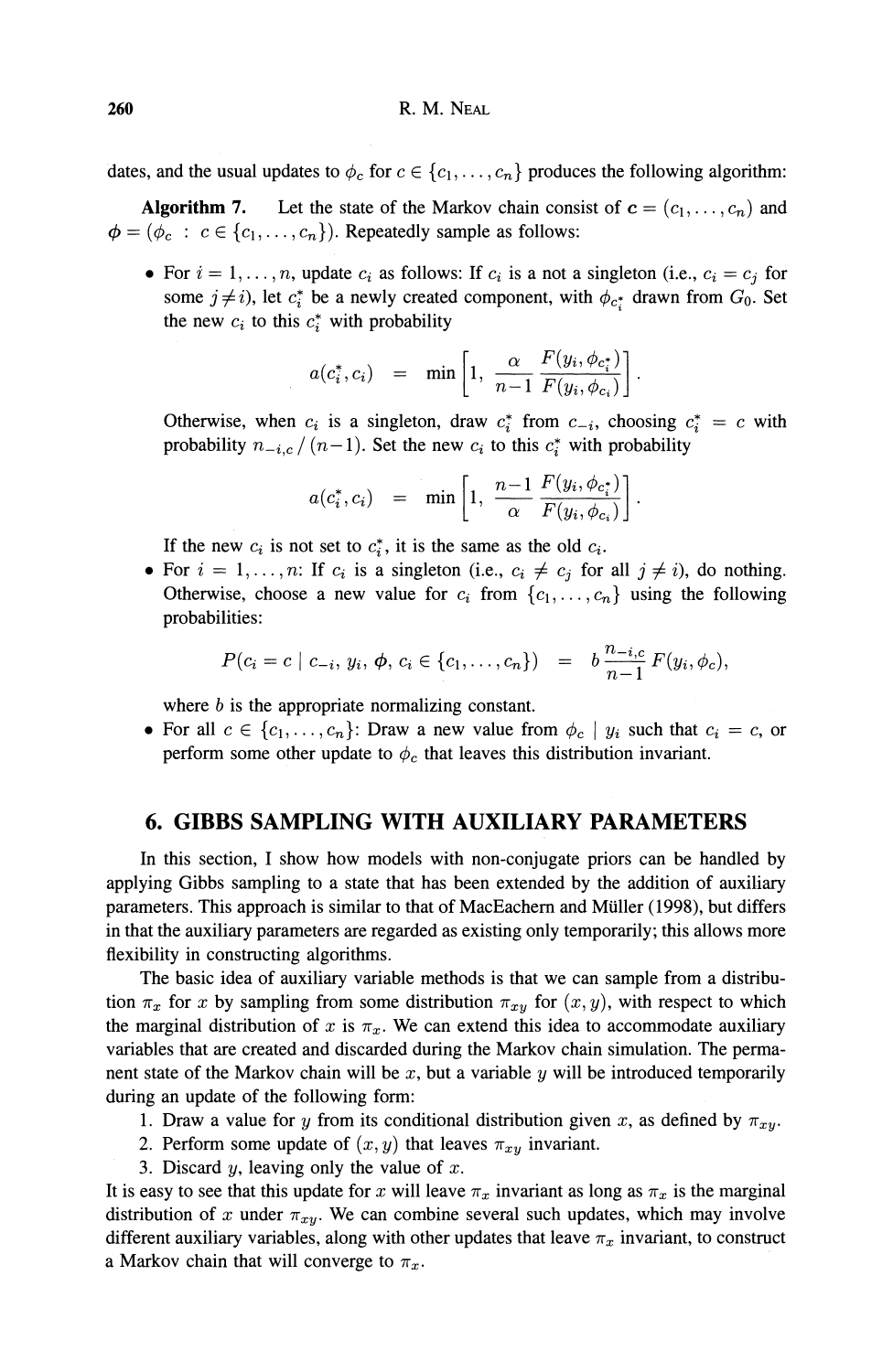

*Figure* 1. *Representing the conditional prior distribution for a new observation using auxiliaty parameters. The component for the new observation is chosen from among the four components associated with other observations plus three possible new components, with parameters,*  $\phi_5$ *,*  $\phi_6$ *,*  $\phi_7$ *, drawn independently from*  $G_0$ *. The probabilities used for this choice are shown at the top. The dashed arrows illustrate the possibilities of choosing an existing component, or a new component that uses one of the auxiliaty parameters.* 

We can use this technique to update the  $c_i$  for a Dirichlet process mixture model without having to integrate with respect  $G_0$ . The permanent state of the Markov chain will consist of the  $c_i$  and the  $\phi_c$ , as in Algorithm 2, but when  $c_i$  is updated, we will introduce temporary auxiliary variables that represent possible values for the parameters of components that are not associated with any other observations. We then update  $c_i$  by Gibbs sampling with respect to the distribution that includes these auxiliary parameters.

Since the observations  $y_i$  are exchangeable, and the component labels  $c_i$  are arbitrary, we can assume that we are updating  $c_i$  for the last observation, and that the  $c_j$  for other observations have values in the set  $\{1, \ldots, k^-\}$ , where  $k^-$  is the number of distinct  $c_j$ for  $j \neq i$ . We can now visualize the conditional prior distribution for  $c_i$  given the other  $c_j$ in terms of  $m$  auxiliary components and their associated parameters. The probability of *c<sub>i</sub>* being equal to a *c* in  $\{1, \ldots, k^{-}\}$  will be  $n_{-i,c}/(n-1+\alpha)$ , where  $n_{-i,c}$  is the number of times *c* occurs among the  $c_j$  for  $j \neq i$ . The probability of  $c_i$  having some other value will be  $\alpha/(n-1+\alpha)$ , which we will split equally among the m auxiliary components we have introduced. Figure 1 illustrates this setup for  $m = 3$ .

This representation of the prior gives rise to a corresponding representation of the posterior, which also includes these auxiliary parameters. The first step in using this representation to update  $c_i$  is to sample from the conditional distribution of these auxiliary parameters given the current value of  $c_i$  and the rest of the state. If  $c_i = c_j$  for some  $j \neq i$ , the auxiliary parameters have no connection with the rest of the state, or the observations, and are simply drawn independently from  $G_0$ . If  $c_i \neq c_j$  for all  $j \neq i$  (i.e.,  $c_i$  is a singleton), then it must be associated with one of the m auxiliary parameters. Technically, we should select which auxiliary parameter it is associated with randomly, but since it turns out to make no difference, we can just let  $c_i$  be the first of these auxiliary components. The corresponding value for  $\phi$  must, of course, be equal to the existing  $\phi_{c_i}$ . The  $\phi$  values for the other auxiliary components (if any, there are none if  $m = 1$ ) are again drawn independently from  $G_0$ .

We now perform a Gibbs sampling update for  $c_i$  in this representation of the posterior distribution. Since  $c_i$  must be either one of the components associated with other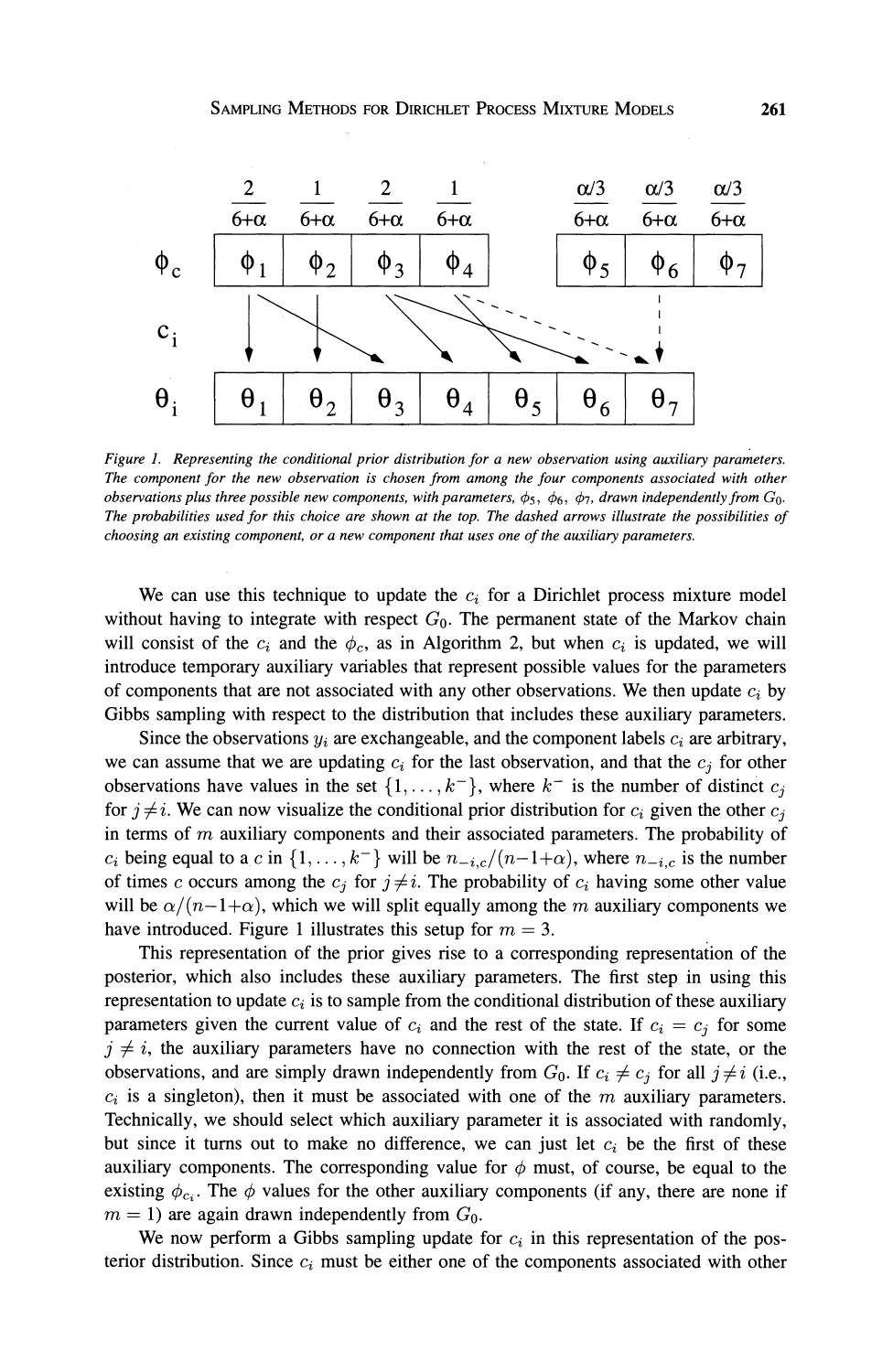observations or one of the auxiliary components that were introduced, we can easily do Gibbs sampling by evaluating the relative probabilities of these possibilities. Once a new value for  $c_i$  has been chosen, we discard all  $\phi$  values that are not now associated with an observation.

This algorithm can be summarized as follows:

**Algorithm 8.** Let the state of the Markov chain consist of  $c = (c_1, \ldots, c_n)$  and  $\phi = (\phi_c : c \in \{c_1, \ldots, c_n\})$ . Repeatedly sample as follows:

• For  $i = 1, \ldots, n$ : Let  $k^-$  be the number of distinct  $c_j$  for  $j \neq i$ , and let  $h = k^- + m$ . Label these  $c_j$  with values in  $\{1, \ldots, k^-\}$ . If  $c_i = c_j$  for some  $j \neq i$ , draw values independently from  $G_0$  for those  $\phi_c$  for which  $k^- < c \leq h$ . If  $c_i \neq c_j$  for all  $j \neq i$ , let  $c_i$  have the label  $k^- + 1$ , and draw values independently from  $G_0$  for those  $\phi_c$  for which  $k^- + 1 < c \leq h$ . Draw a new value for  $c_i$  from  $\{1, \ldots, h\}$ using the following probabilities:

$$
P(c_i = c \mid c_{-i}, y_i, \phi_1, \dots, \phi_h) = \begin{cases} b \frac{n_{-i,c}}{n-1+\alpha} F(y_i, \phi_c) & \text{for } 1 \leq c \leq k^- \\ b \frac{\alpha/m}{n-1+\alpha} F(y_i, \phi_c) & \text{for } k^- < c \leq h \end{cases},
$$

where  $n_{-i,c}$  is the number of  $c_j$  for  $j \neq i$  that are equal to *c*, and *b* is the appropriate normalizing constant. Change the state to contain only those  $\phi_c$  that are now associated with one or more observations.

• For all  $c \in \{c_1, \ldots, c_n\}$ : Draw a new value from  $\phi_c \mid y_i$  such that  $c_i = c$ , or perform some other update to  $\phi_c$  that leaves this distribution invariant.

Note that the relabelings of the  $c_j$  above are conceptual; they may or may not require any actual computation, depending on the data structures used.

When  $m = 1$ , Algorithm 8 closely resembles Algorithm 4, the "no gaps" algorithm of MacEachern and Miiller *(1998).* The difference is that the probability of changing  $c_i$  from a component shared with other observations to a new singleton component is approximately  $k^{-}+1$  times greater with Algorithm 8, and the same is true for the reverse change. When  $\alpha$  is small, this seems to be a clear benefit, since the probabilities for other changes are affected only slightly.

In the other extreme, as  $m \to \infty$ , Algorithm 8 approaches the behavior of Algorithm 2, since the *m* (or  $m-1$ ) values for  $\phi_c$  drawn from  $G_0$  effectively produce a Monte Carlo approximation to the integral computed in Algorithm 2. However, the equilibrium distribution of the Markov chain defined by Algorithm *8* is exactly correct for any value of *m,* unlike the situation when a Monte Carlo approximation is used to implement Algorithm 2.

#### **7. UPDATES FOR HYPERPARAMETERS**

For many problems, it is necessary to extend the model to incorporate uncertainty regarding the value of  $\alpha$  or regarding the values of other hyperparameters that determine *F* and Go. These hyperparameters can be included in the Markov chain simulation, as is briefly discussed here.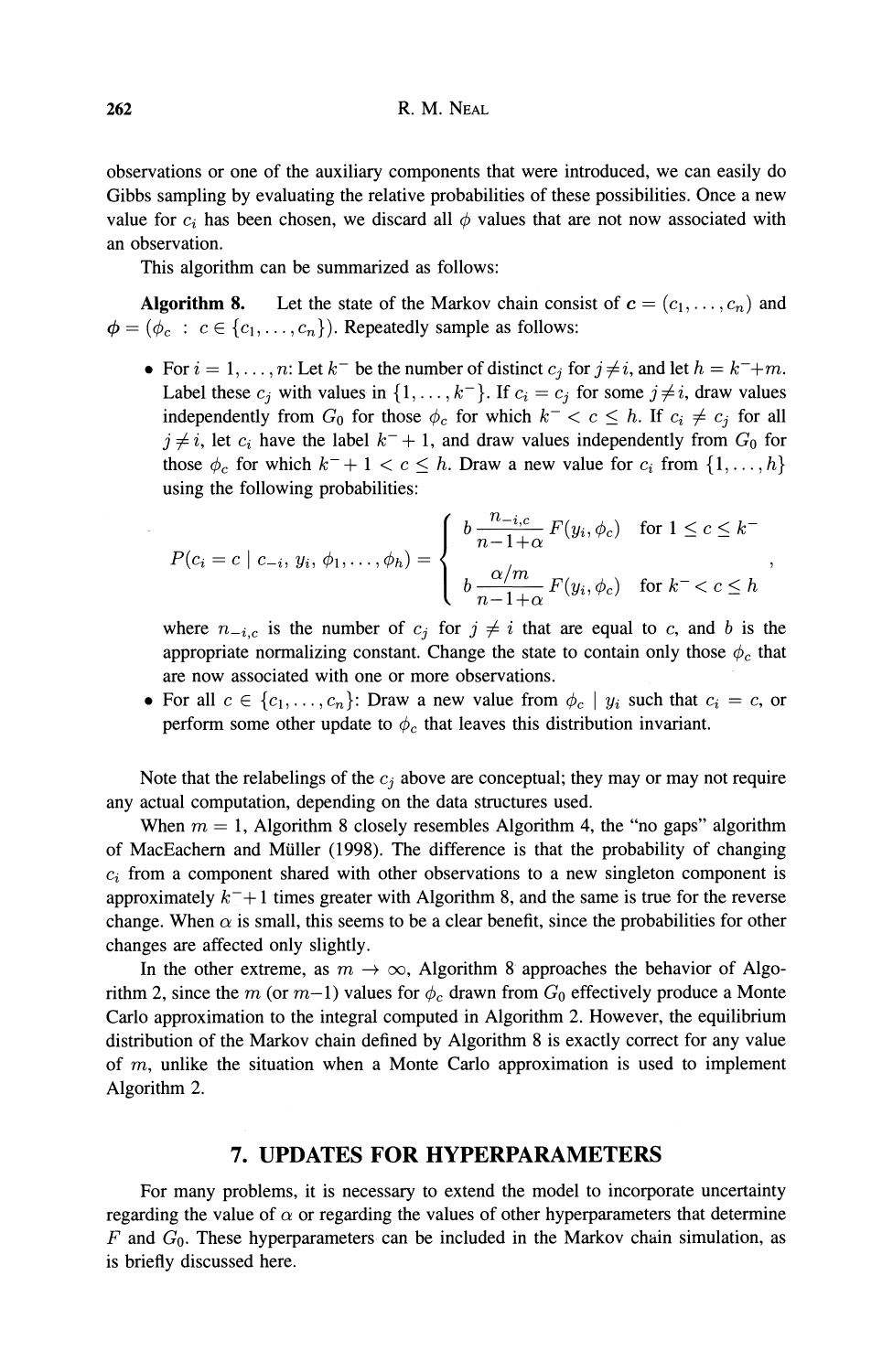The conditional distribution of  $\alpha$  given the other parameters depends only on the number of distinct  $c_i$ . It can be updated by some Metropolis-Hastings method, or by methods discussed by Escobar and West (1995). Alternatively, one can eliminate  $\alpha$  from the model by integrating over it. As noted by MacEachern (1998), the moderate number of one-dimensional numerical integrations required for this can be done once, before the Markov chain simulation.

If *F* depends on hyperparameters  $\gamma$ , the conditional density for  $\gamma$  given the current  $\theta_i$  will be proportional to its prior density times the likelihood,  $\prod_{i=1}^n F(y_i,\theta_i,\gamma)$ . If  $G_0$ depends on hyperparameters  $\eta$ , the conditional density for  $\eta$  given the current  $c_i$  and  $\phi_c$  will be proportional to its prior density times  $\prod_c G_0(\phi_c, \eta)$ , where the product is over values of c that occur in  $\{c_1, \ldots, c_n\}$ . Note that each such c occurs only once in this product, even if it is associated with more than one observation. The difficulty of performing Gibbs sampling or other updates for  $\gamma$  and  $\eta$  will depend on the detailed forms of these conditional distributions, but no issues special to Dirichlet process mixture models are involved.

One subtlety does arise when algorithms employing auxiliary  $\phi$  parameters are used. If  $\phi$  values not associated with any observation are retained in the state, the conditional distribution for  $\eta$  given the rest of the state will include factors of  $G_0(\phi, \eta)$  for these  $\phi$  as well as for the  $\phi$  values associated with observations. Since this will tend to slow convergence, it is desirable to discard all unused  $\phi$  values, regenerating them from  $G_0$ as needed, as is done for the algorithms in this article.

#### **8. A DEMONSTRATION**

I tested the performance of Algorithms 4 through 8 on the following data  $(y_1, \ldots, y_9)$ :

$$
-1.48, -1.40, -1.16, -1.08, -1.02, +0.14, +0.51, +0.53, +0.78
$$

A Dirichlet process mixture model was used with the component distributions having the form  $F(\theta) = N(\theta, 0.1^2)$ , the prior being  $G_0 = N(0, 1)$ , and the Dirichlet process concentration parameter being  $\alpha = 1$ . Although  $G_0$  is in fact conjugate to F, the algorithms for non-conjugate priors were used. However, this conjugacy was exploited in Algorithms 4, 5, 7, and 8 in order to implement the Gibbs sampling step where a new value for  $\phi_c$  is drawn from its posterior distribution given the data associated with component c. If the prior used were not conjugate, this Gibbs sampling update might be more difficult, or might have to be replaced by a Metropolis update, or by some other update leaving the conditional distribution invariant.

A state from close to the posterior distribution was found by applying 100 iterations of Algorithm 5 with  $R = 5$ . This state was then used to initialize the Markov chain for each of the algorithms, which were all run for 20,000 subsequent iterations (one iteration being one application of the operations in the descriptions given earlier).

The performance of each algorithm was judged by the computation time per iteration and by the "autocorrelation time" for two quantities:  $k$ , the number of distinct  $c_i$ , and  $\theta_1$ , the parameter associated with  $y_1$ . The autocorrelation time for a quantity, defined as one plus twice the sum of the autocorrelations at lags one and up, is the factor by which the sample size is effectively reduced when estimating the expectation of that quantity, as compared to an estimate based on points drawn independently from the posterior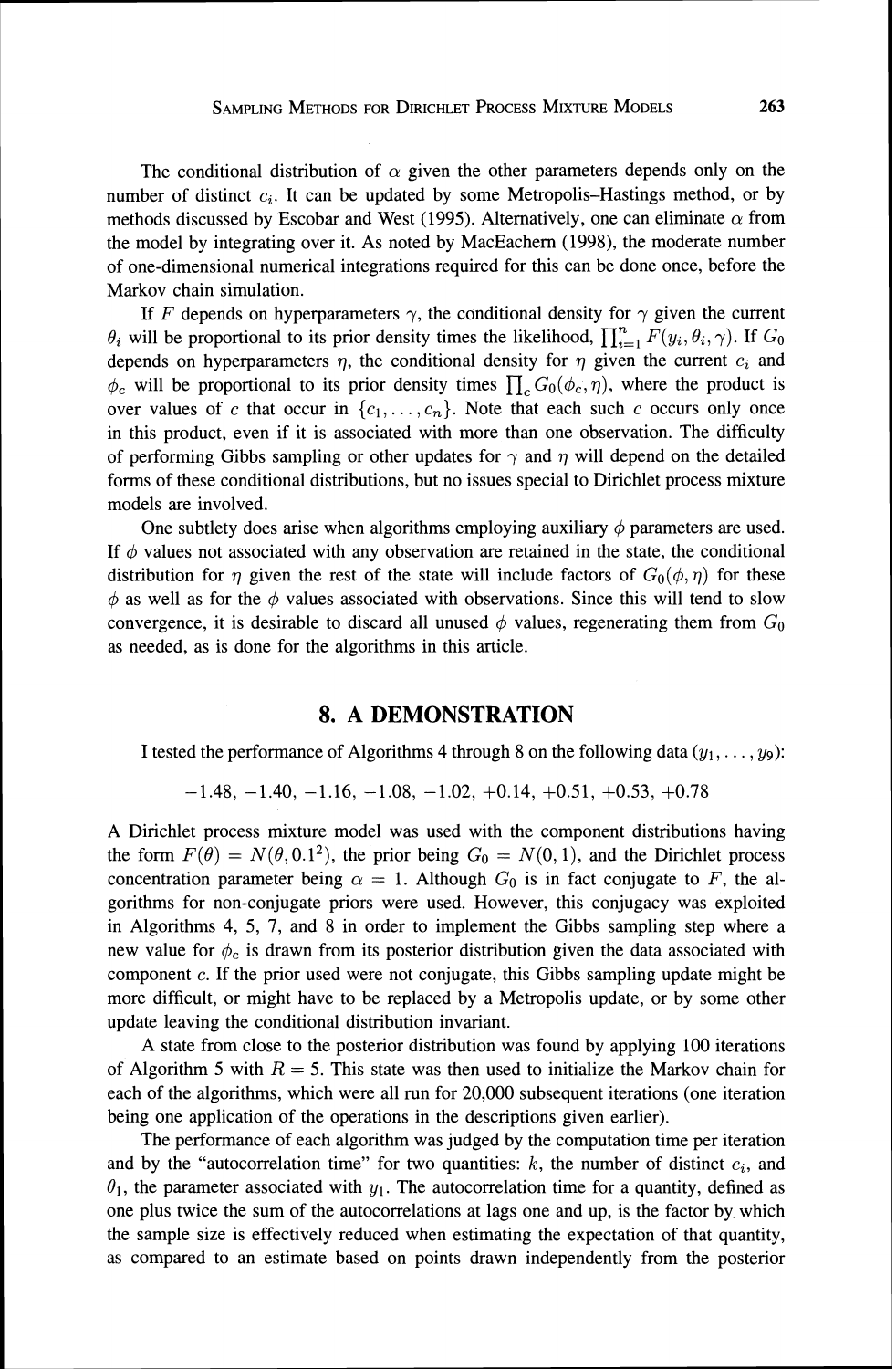#### R. M. NEAL

|                                          | Time per iteration<br>in microseconds | Autocorrelation<br>time for k | Autocorrelation<br>time for $\theta_1$ |
|------------------------------------------|---------------------------------------|-------------------------------|----------------------------------------|
| Alg. $4$ ("no gaps")                     | 7.6                                   | 13.7                          | 8.5                                    |
| Alg. 5 (Metropolis–Hastings, $R = 4$ )   | 8.6                                   | 8.1                           | 10.2                                   |
| Alg. 6 (M-H, $R = 4$ , no $\phi$ update) | 8.3                                   | 19.4                          | 64.1                                   |
| Alg. 7 (mod M-H & partial Gibbs)         | 8.0                                   | 6.9                           | 5.3                                    |
| Alg. 8 (auxiliary Gibbs, $m = 1$ )       | 7.9                                   | 5.2                           | 5.6                                    |
| Alg. 8 (auxiliary Gibbs, $m = 2$ )       | 8.8                                   | 3.7                           | 4.7                                    |
| Alg. 8 ( $m = 30$ , approximates Alg. 2) | 38.0                                  | 2.0                           | 2.8                                    |

Table 1. Performance of the Algorithms Tested

distribution (see Ripley 1987, sec. 6.3). It was estimated using autocorrelation estimates from the 20,000 iterations.

The Metropolis-Hastings methods (Algorithms 5 and 6) were run with  $R$ , the number of updates for each  $c_i$ , set to 4. This makes the computation time per iteration approximately equal to that for the other methods tested. Gibbs sampling with auxiliary parameters (Algorithm 8) was tested with  $m = 1$  and  $m = 2$ . It was also run with  $m = 30$ , even though this is clearly too large, because with a large value of m, this algorithm approximates the behavior of Algorithm 2 (apart, of course, from computation time). This lets us see how much the autocorrelation times for the algorithms are increased over what is possible when the prior is conjugate.

The results are shown in Table 1. They confirm that Algorithm 8 with  $m = 1$  is superior to the "no gaps" method. Setting  $m = 2$  decreases autocorrelation times further, more than offsetting the slight increase in computation time per iteration. The simple Metropolis-Hastings method (Algorithm 5) performs about as well as the "no gaps" method. The combination of Metropolis-Hastings and partial Gibbs sampling of Algorithm 7 performs about as well as Algorithm 8 with  $m = 1$ . As expected, performance is much worse when updates for the  $\phi_c$  are omitted, as in Algorithm 6.

The results for Algorithm 8 with  $m = 30$  show that there is a cost to using algorithms that do not rely on the prior being conjugate, but this cost is small enough to be tolerable when a non-conjugate prior is a more realistic expression of prior beliefs. Note that if Algorithm 2 were implemented for this model using analytic integration, the time per iteration would be roughly the same as for Algorithm 8 with a small value of  $m$  (ie, about nine microseconds), while the autocorrelation times would be about the same as those shown for Algorithm 8 with  $m = 30$ .

Although Algorithm 8 with  $m = 1$  can be seen to essentially dominate the "no gaps" method (Algorithm 4), due to its greater probability of changes involving singletons, the varying characteristics of Algorithms 5, 7, and 8, with various settings of R and  $m$ , are such that each algorithm can be expected to outperform the others on at least some data sets. The relative performance of the methods may also be affected by other aspects of the model, such as whether updates are also done for hyperparameters. The methods tested here are implemented in my software for flexible Bayesian modeling (the above results were obtained using the version of 1998-09-01). This software is available from my Web page **(http://www.cs.utoronto.ca/-radfordl),**and can be used to experiment with these algorithms in conjunction with various models and datasets.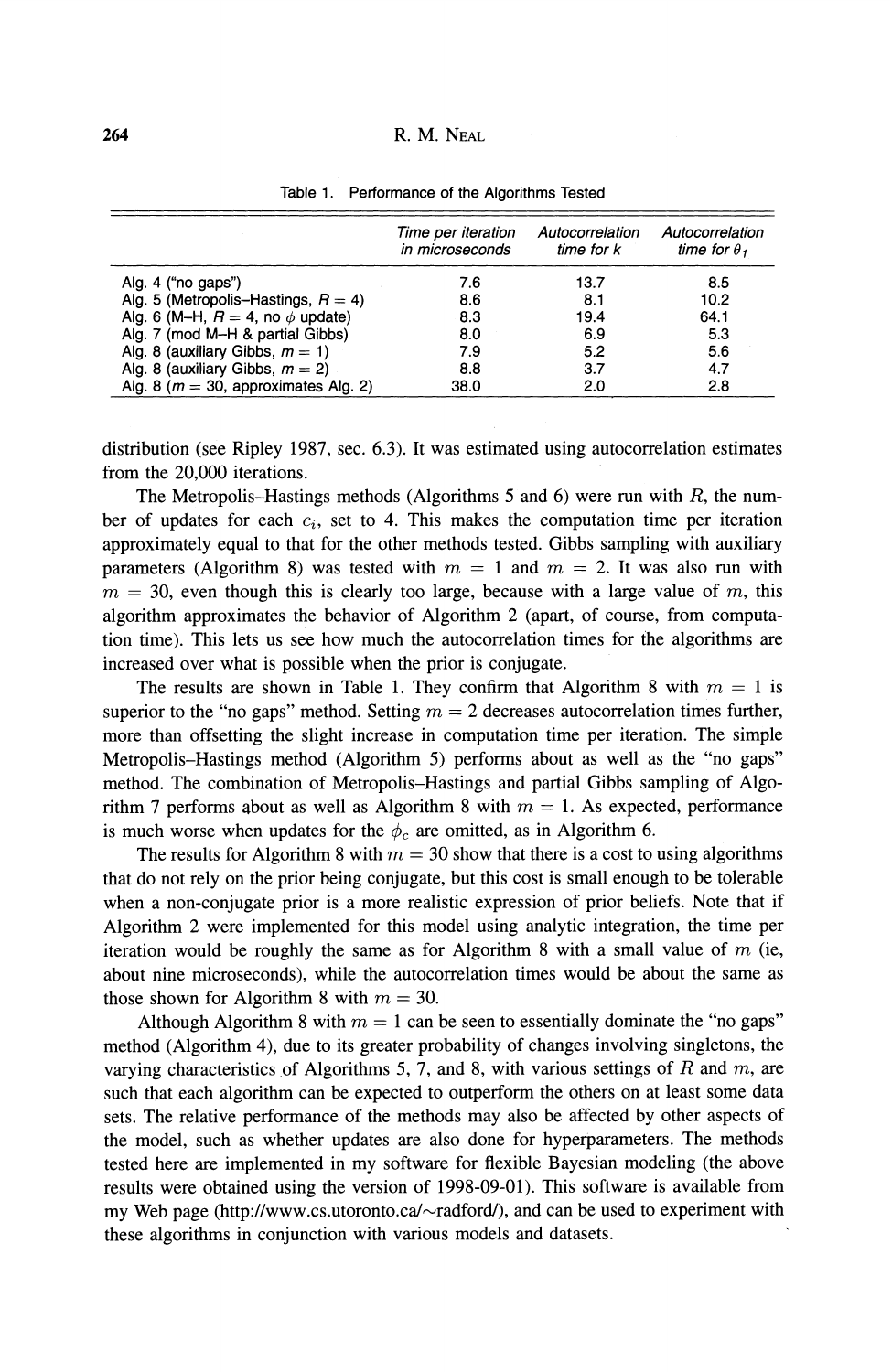#### **ACKNOWLEDGMENTS**

I thank Steve MacEachem for helpful comments on the manuscript. This research was supported by the Natural Sciences and Engineering Research Council of Canada, and by the Institute for Robotics and Intelligent Systems.

*[Received February 1999. Revised November 1999.1* 

#### **REFERENCES**

- Anderson, J. R. (1990), *The Adaptive Character of Thought,* Hillsdale, NJ: Erlbaum.
- Antoniak, C. E. (1974), "Mixtures of Dirichlet Processes With Applications to Bayesian Nonparametric Problems," *The Annals of Statistics,* 2, 1152-1 174.
- Blackwell, D., and MacQueen, J. B. (1973), "Ferguson Distributions via Pdlya um Schemes," *The Annals of Statistics,* 1, 353-355.
- Bush, C. A., and MacEachem, S. N. (1996), "A Semiparametric Bayesian Model for Randomised Block Designs," *Biometrika,* 83, 275-285.
- Escobar, M. D. (1994), "Estimating Normal Means With a Dirichlet Process Prior," *Journal of the American Statistical Association,* 89, 268-277.

Escobar, M. D., and West, M. (1995), "Bayesian Density Estimation and Inference Using Mixtures," *Journal of the American Statistical Association,* 90, 577-588. Designs," Biometrika, 83, 275–285.<br>
Escobar, M. D. (1994), "Estimating Normal Means With a Dirichlet Process Prior," Journal of the American<br>
Statistical Association, 89, 268–277.<br>
Escobar, M. D., and West, M. (1995), "Bay

*metric Bayesian Statistics,* eds. D. Dey et al., New York: Springer-Verlag, pp. 1-22.

Ferguson, T. S. (1973), "A Bayesian Analysis of Some Nonparametric Problems," *The Annals of Statistics,* 1, pp. 209-230. Exercisi, *H. D.*, and *Hoss, H. (1995), Bayesian Density Estimation and Interacte Osing Mixtures, Journal*<br>of the American Statistical Association, 90, 577–588.<br>—— (1998), "Computing Nonparametric Hierarchical Models," in

*Statistics,* eds. H. Rizvi and J. Rustagi, New York: Academic Press, pp. 287-303.

- Green, P. J., and Richardson, S. (in press) "Modelling Heterogeneity With and Without the Dirichlet Process," *Scandanavian Journal of Statistics.*
- Hastings, W. K. (1970) "Monte Carlo Sampling Methods Using Markov Chains and Their Applications," *Biometrika,* 57, 97-109.
- MacEachem, S. N. (1994), "Estimating Normal Means With a Conjugate Style Dirichlet Process Prior," *Communications in Statistics: Simulation and Computation,* 23, 727-741. Scandanavian Journal of Statistics.<br>
Hastings, W. K. (1970) "Monte Carlo Sampling Methods Using Markov Chains and Their Applications,"<br>
Biometrika, 57, 97–109.<br>
MacEachern, S. N. (1994), "Estimating Normal Means With a Con
- *and Semiparametric Bayesian Statistics,* eds. D. Dey et al., New York: Springer-Verlag, pp. 23-43.
- MacEachem, S. N., and Miiller, P. (1998), "Estimating Mixture of Dirichlet Process Models," *Journal of Computational and Graphical Statistics,* 7, 223-238.
- Neal, R. M. (1992), "Bayesian Mixture Modeling," in *Maximum Entropy and Bayesian Methods: Proceedings of the 11th International Workshop on Maximum Entropy and Bayesian Methods of Statistical Analysis, Seattle, 1991,* eds. C. R. Smith, G. J. Erickson, and P. 0. Neudorfer, Dordrecht: Kluwer Academic Publishers, pp. 197-21 1.
- Ripley, B. D. (1987), *Stochastic Simulation,* New York: Wiley.
- Walker, S., and Damien, P. (1998), "Sampling Methods for Bayesian Nonparametric Inference Involving Stochastic Processes," in *Practical Nonparametric and Semiparametric Bayesian Statistics,* eds. D. Dey et al., New York: Springer-Verlag, pp. 243-254.
- West, M., Miiller, P., and Escobar, M. D. (1994), "Hierarchical Priors and Mixture Models, With Application in Regression and Density Estimation," in *Aspects of Uncertainr);,* eds. P. R. Freeman and A. F. M. Smith, New York: Wiley, pp. 363-386.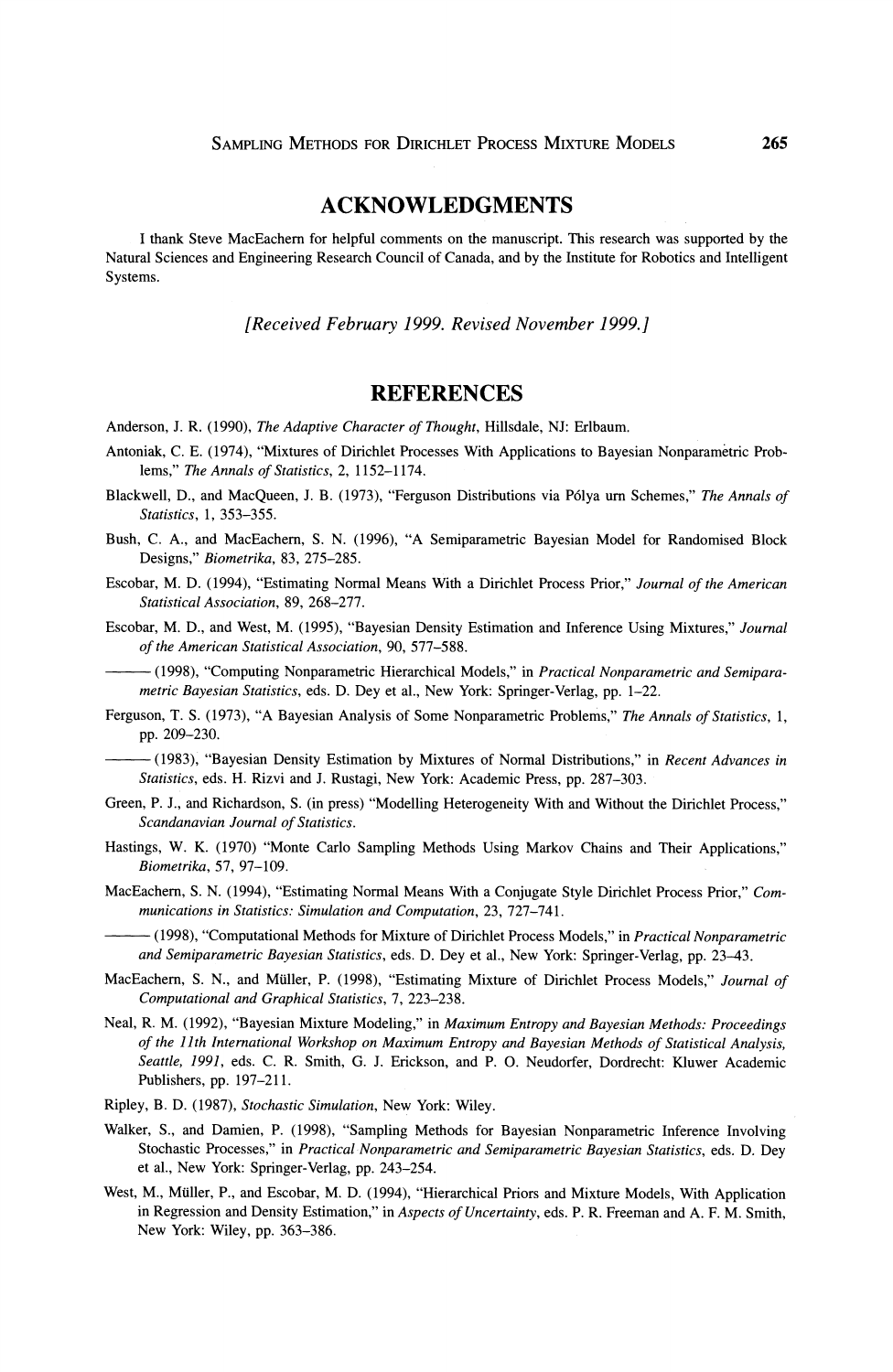http://www.jstor.org

# **LINKED CITATIONS**

*- Page 1 of 2 -*



*You have printed the following article:*

**Markov Chain Sampling Methods for Dirichlet Process Mixture Models** Radford M. Neal *Journal of Computational and Graphical Statistics*, Vol. 9, No. 2. (Jun., 2000), pp. 249-265. Stable URL: [http://links.jstor.org/sici?sici=1061-8600%28200006%299%3A2%3C249%3AMCSMFD%3E2.0.CO%3B2-R](http://links.jstor.org/sici?sici=1061-8600%28200006%299%3A2%3C249%3AMCSMFD%3E2.0.CO%3B2-R&origin=JSTOR-pdf)

*This article references the following linked citations. If you are trying to access articles from an off-campus location, you may be required to first logon via your library web site to access JSTOR. Please visit your library's website or contact a librarian to learn about options for remote access to JSTOR.*

## **References**

**Mixtures of Dirichlet Processes with Applications to Bayesian Nonparametric Problems** Charles E. Antoniak *The Annals of Statistics*, Vol. 2, No. 6. (Nov., 1974), pp. 1152-1174. Stable URL: [http://links.jstor.org/sici?sici=0090-5364%28197411%292%3A6%3C1152%3AMODPWA%3E2.0.CO%3B2-6](http://links.jstor.org/sici?sici=0090-5364%28197411%292%3A6%3C1152%3AMODPWA%3E2.0.CO%3B2-6&origin=JSTOR-pdf)

## **Ferguson Distributions Via Polya Urn Schemes**

David Blackwell; James B. MacQueen *The Annals of Statistics*, Vol. 1, No. 2. (Mar., 1973), pp. 353-355. Stable URL: [http://links.jstor.org/sici?sici=0090-5364%28197303%291%3A2%3C353%3AFDVPUS%3E2.0.CO%3B2-5](http://links.jstor.org/sici?sici=0090-5364%28197303%291%3A2%3C353%3AFDVPUS%3E2.0.CO%3B2-5&origin=JSTOR-pdf)

**A Semiparametric Bayesian Model for Randomised Block Designs**

Christopher A. Bush; Steven N. MacEachern *Biometrika*, Vol. 83, No. 2. (Jun., 1996), pp. 275-285. Stable URL: [http://links.jstor.org/sici?sici=0006-3444%28199606%2983%3A2%3C275%3AASBMFR%3E2.0.CO%3B2-T](http://links.jstor.org/sici?sici=0006-3444%28199606%2983%3A2%3C275%3AASBMFR%3E2.0.CO%3B2-T&origin=JSTOR-pdf)

**Estimating Normal Means with a Dirichlet Process Prior**

Michael D. Escobar *Journal of the American Statistical Association*, Vol. 89, No. 425. (Mar., 1994), pp. 268-277. Stable URL: [http://links.jstor.org/sici?sici=0162-1459%28199403%2989%3A425%3C268%3AENMWAD%3E2.0.CO%3B2-6](http://links.jstor.org/sici?sici=0162-1459%28199403%2989%3A425%3C268%3AENMWAD%3E2.0.CO%3B2-6&origin=JSTOR-pdf)